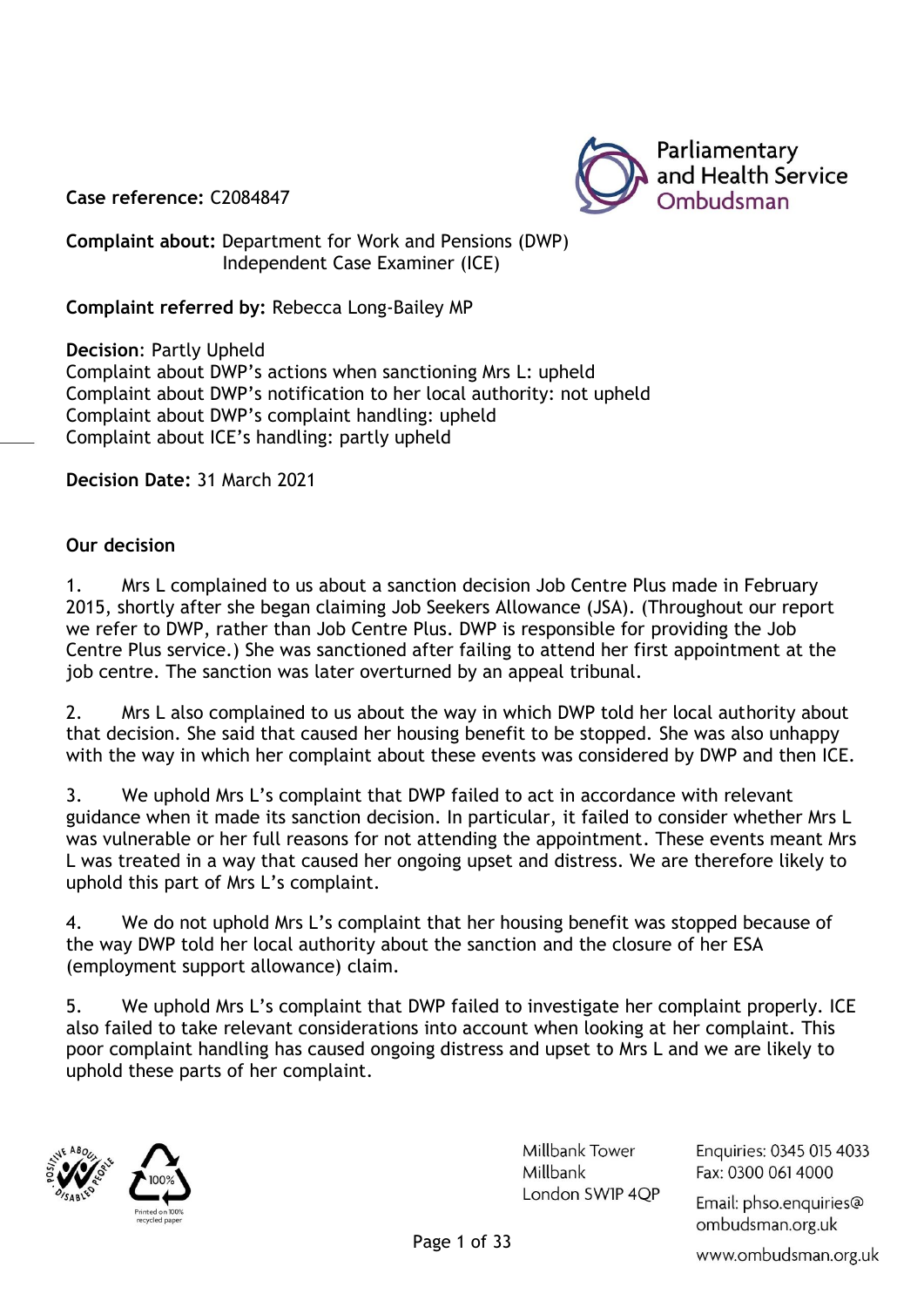6. We have recommended DWP apologises to Mrs L and pays her £1250 in recognition of the injustices caused to her. We have also recommended DWP takes steps to ensure the same events could not happen again and that ICE shares the report with its staff for learning.

## **The complaint**

- 7. Mrs L complained about the service DWP provided, specifically that it:
	- gave her an ambiguous and unclear appointment card
	- sanctioned her JSA in February 2015 without giving her the opportunity to explain her circumstances. It failed to treat her as a vulnerable claimant despite knowing she had chronic health conditions and was recently widowed
	- inappropriately sent a misleading notification to her local authority about this which meant her housing benefit was stopped, and
	- refused to handle her complaint initially stating it was a disagreement with policy and not a complaint.
- 8. She also complained about ICE's decision, in particular that ICE:
	- would not investigate and took too long to allocate the case to a caseworker
	- would not consider the hurdles DWP put in place to prevent the complaints process from progressing at the early stages
	- did not recognise she had to pursue the complaint for five years
	- did not consider the severity of the injustice Mrs L experienced and only recommended a remedy of £75 which she feels is not a suitable figure given the injustice she experienced, and
	- did not ask DWP to put in place any service improvements despite finding failings.

9. Mrs L says she is a vulnerable person and had to endure over two months without any funds to meet her basic needs. She says as a result of DWP's failings, she was left destitute and completely reliant on food banks. She says she accrued rent arrears for over two months. She says she accrued several hundreds of pounds worth of debt. Due to the loss of her meanstested benefits she had to pay more for her glasses. She says she was distressed and had a mental health breakdown due to all the issues complained of. She has told us this was the most severe impact on her.

10. As an outcome, Mrs L seeks service improvements on how sanction decisions are made. She would like a financial remedy for the distress and the debt she accrued as a result of DWP's maladministration. Mrs L is also seeking a remedy for both DWP and ICE's failures to investigate her complaint properly.

## **Background**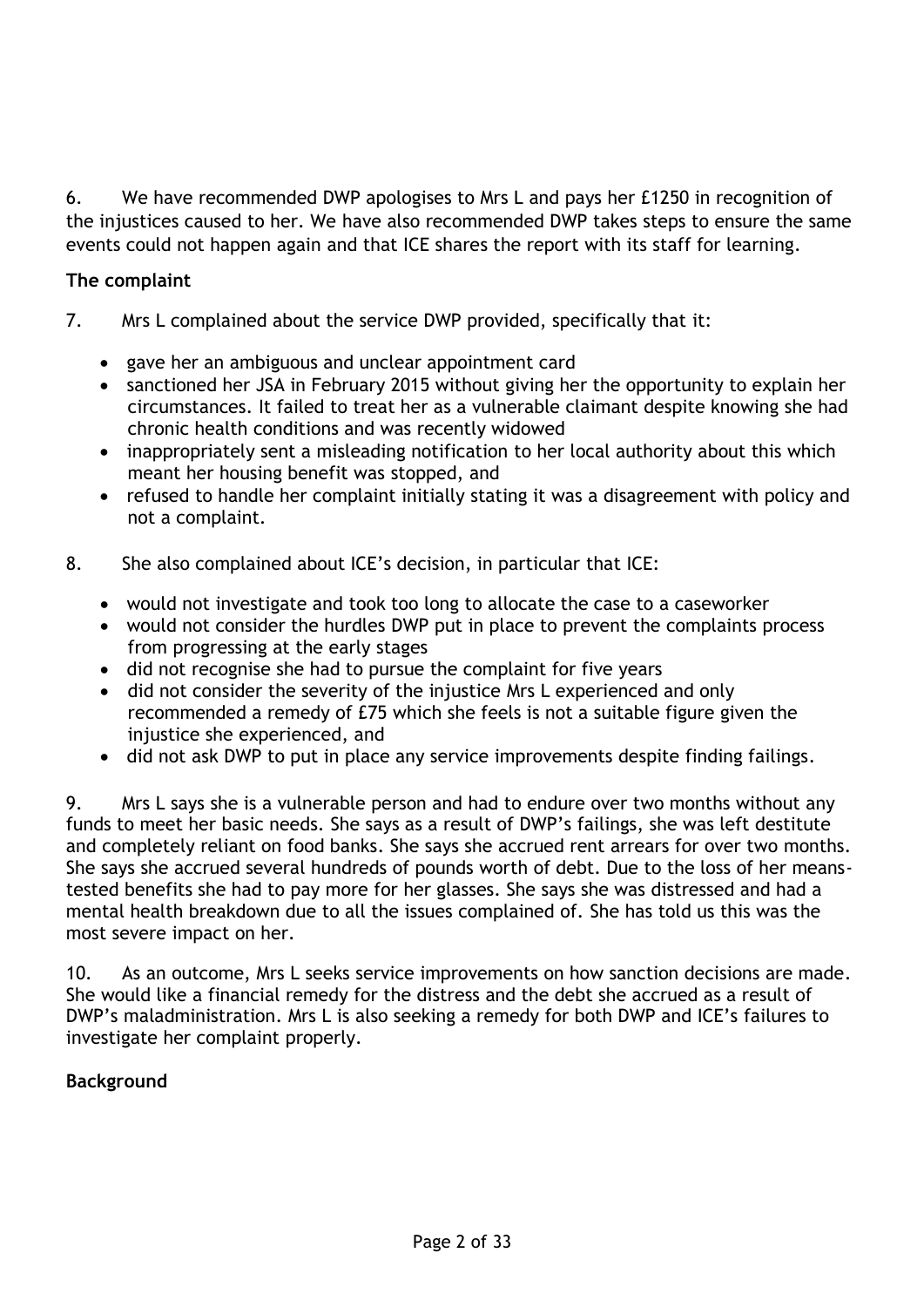11. Mrs L claimed ESA in March 2014. ESA is paid to people who have a disability or health condition which means they cannot work or need additional support to find or stay in work. At the time she claimed ESA, Mrs L was depressed and bereaved following the sudden death of her husband in March 2013. She also had multiple health problems which affected her mobility, reach and breathing.

12. On 8 January 2015 Mrs L had a work capability assessment for the purpose of assessing her eligibility for ESA (until then she had been paid ESA at an assessment rate). This is an assessment carried out by a medical professional which assesses a person's functional ability to work. Following that, DWP decided, on 21 January, that Mrs L could not be treated as having limited capacity for work. It disallowed her ESA from this date. In November 2015, an appeal tribunal overturned DWP's decision and her ESA was re-instated.

13. A DWP decision maker spoke to Mrs L on 21 January 2015 to explain the decision to stop her ESA. The decision maker asked if she wanted to claim JSA instead. The decision maker transferred the call for Mrs L to be able to claim JSA. The call handler arranged for Mrs L to attend the Jobcentre Plus office on 26 January 2015.

14. Mrs L attended a first interview for JSA on 26 January 2015. At a first interview a job centre adviser explains the rules for JSA and agrees a 'claimant commitment' with the claimant. The claimant commitment is an agreement signed by the claimant which says what work they will look for, when they will be available for work and the steps they will take to find work. The claimant commitment is binding and a claim for JSA cannot proceed without it being signed. The claimant commitment is supposed to take account of any restrictions a person might have on their ability to work.

15. DWP no longer have a copy of the claimant commitment agreed with Mrs L at the first interview. Her advocate says that it said she had to be available for work for 40 hours per week and apply for eight jobs per week. The claimant commitment also includes an obligation to attend appointments with JCP work coaches.

16. On 11 February 2015, DWP awarded Mrs L JSA from 21 January 2015. She received her first payment of £227.55 on 12 February for the period 21 January to 11 February.

17. At the first interview on 26 January 2015 the work coach gave Mrs L an appointment card with two appointment dates on it. The appointment card read:

'Wed 28/1/15 15.20 Fiona Wed 4/2/15.'

DWP has not been able to tell us what either of these appointments were for**.**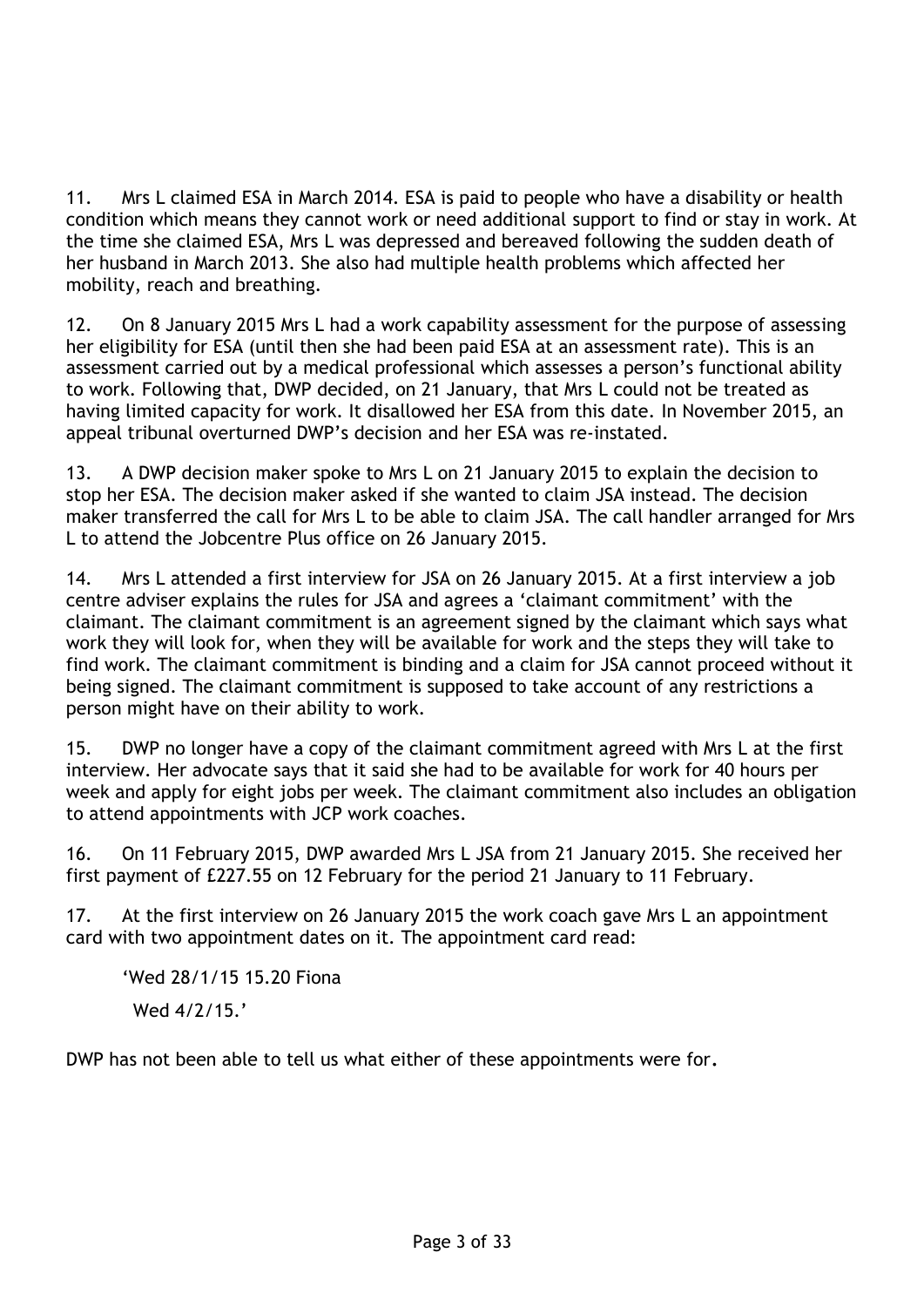18. Mrs L did not attend the appointment on 28 January 2015 but did attend on 4 February. At that appointment, an adviser told her that she should have attended on 28 January. DWP has no records of the appointment on 4 February. DWP does have a statement it says were the reasons Mrs L gave for missing the appointment on 28 January. The statement says she misread the appointment card.

19. Mrs L says at the appointment on 4 February 2015 she was told she would be 'sanctioned'. A sanction is a financial penalty by way of deduction or stoppage of benefits for not complying with a requirement of JSA.

20. Mrs L sought the help of the Salford Unemployment Community Resource Centre (SUCRC) after she learnt she might be sanctioned. SUCRC wrote a letter of complaint to DWP about the sanction on 11 February 2015. The letter said Mrs L was vulnerable and was given ambiguous information about when to attend.

21. SUCRC said her failure to attend 'was caused by confusion on an appointment card with two dates handwritten and [Mrs L] appears to have chosen the wrong one'. It did not recognise that Mrs L was supposed to attend both appointments. It enclosed a letter from her GP dated 9 February 2015 listing her medical conditions and saying she was not able to work.

22. On 13 February 2015 DWP gave Mrs L a four-week sanction. This applied to the period 12 February to 11 March (sanctions apply from the day after the previous payment of JSA). DWP said she had not given 'good reason' for missing the appointment on 28 January.

23. Mrs L applied for hardship payments. For three weeks of the sanction DWP paid her benefits with a 40% deduction from the full rate of JSA. Meanwhile, it referred her to the job centre's Disability Employment Adviser (DEA). DWP says this was because Mrs L reported a back problem. She saw the DEA on 4 March 2015.

24. Before the appointment on 4 March 2015, the DEA asked for a mandatory reconsideration of the sanction decision (all decisions carrying a right of appeal can be reconsidered by DWP through the process of mandatory reconsideration). The DEA said Mrs L's circumstances had not been properly identified at the first interview.

25. On 16 March 2015, SUCRC also wrote to request a mandatory reconsideration on the grounds that the appointment card was confusing and on the grounds of Mrs L's vulnerabilities.

26. On 18 March 2015, DWP reconsidered its sanction decision but did not change it. The record says misreading the appointment card was not evidence of 'good cause'.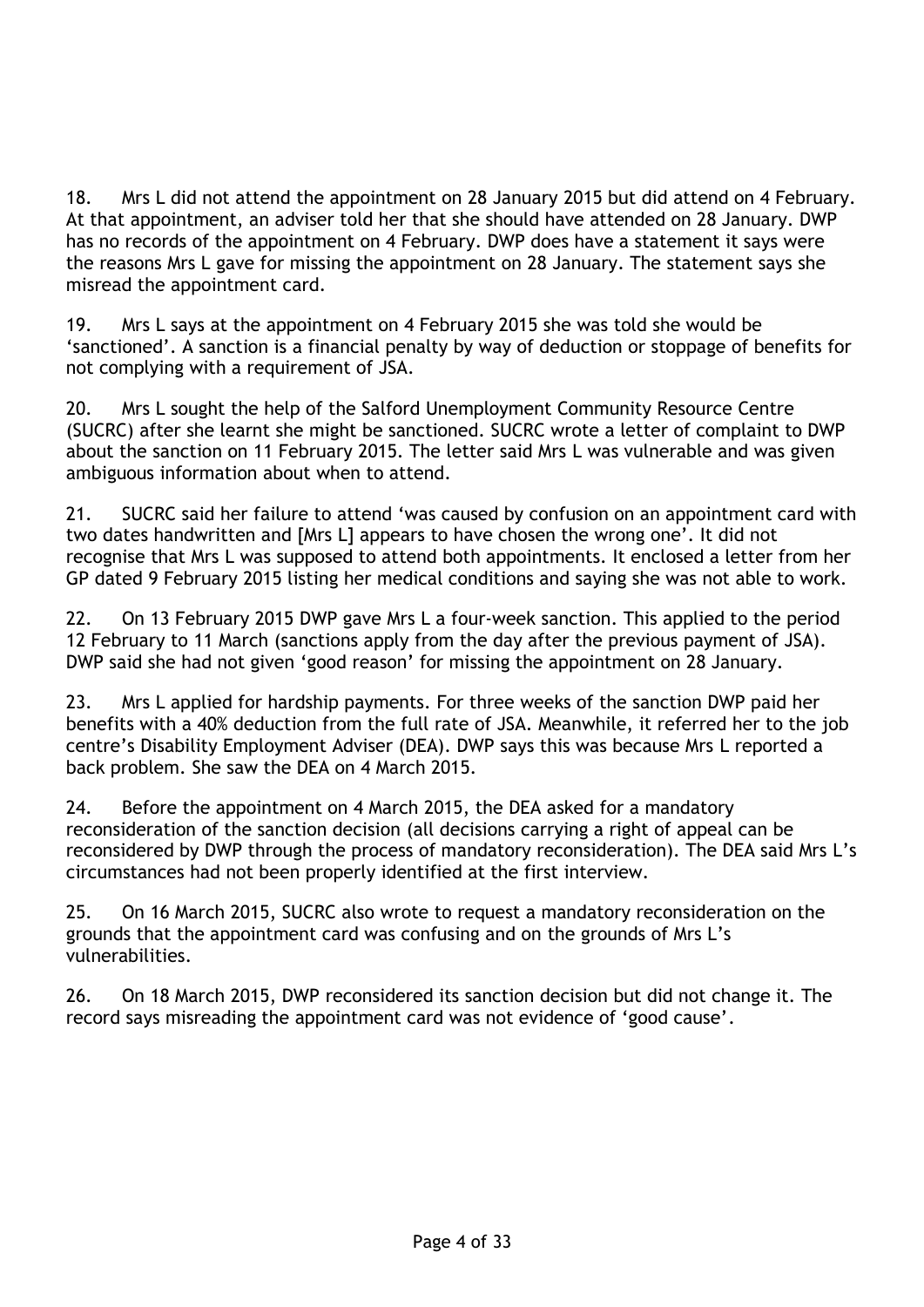27. Mrs L appealed that decision. In her appeal request she wrote that she had 'appointments scribbled on an appointment card by DWP. I went to the one I thought was correct but DWP said I missed one'.

28. Her submission also said that that she was a widow and her husband used to do all the household paperwork. She said she had mobility problems and depression. In its submission to the tribunal, DWP again said the appointment card was clear and Mrs L had not taken reasonable care to meet her responsibilities.

29. In response, Mrs L's advocate asked the Tribunal to consider the fact that DWP had not communicated clearly enough with Mrs L given her multiple health needs. The advocate said that this raised sufficient reasonable doubt (in case law DWP has to give the claimant the benefit of any doubt which reasonably arises) over whether Mrs L had good cause to fail to attend.

30. Prior to the appeal Mrs L's advocate wrote with a further letter of complaint dated 19 August 2015. This again said Mrs L had multiple health problems.

31. DWP carried out a review of its decision and wrote to Mrs L on 4 September 2015. DWP said it had looked at all the evidence again. It referred to Mrs L 'misreading' the appointment card and making a 'genuine mistake' but explained that even in those circumstances the sanction would apply.

32. On 9 November 2015, an appeal tribunal overturned DWP's decision to apply the sanction. There are no longer any records of the detailed reasons for that decision.

33. In the meantime, SUCRC were pursuing a complaint on Mrs L's behalf. On 5 March 2015, DWP responded to SUCRC's letter of 11 February. DWP said the complaint was about sanctions, which were a matter of government policy. DWP said it could not respond to the complaint. It maintained this position despite further letters from SUCRC.

34. SUCRC complained to ICE, but ICE said it could not look at the complaint until DWP had given a final complaint response. In December 2016, SUCRC complained to PHSO. PHSO explained to DWP the complaint was about the application of policy (rather than policy itself) and should be responded to.

35. DWP responded to the complaint in January and April 2017. It did not uphold any part of the complaint. It said the reason Mrs L gave for missing the appointment on 28 January 2015 was she did not read the appointment card properly. DWP said Mrs L had not declared any health issues at the first interview or on 4 February 2015. Mrs L took her complaint to ICE.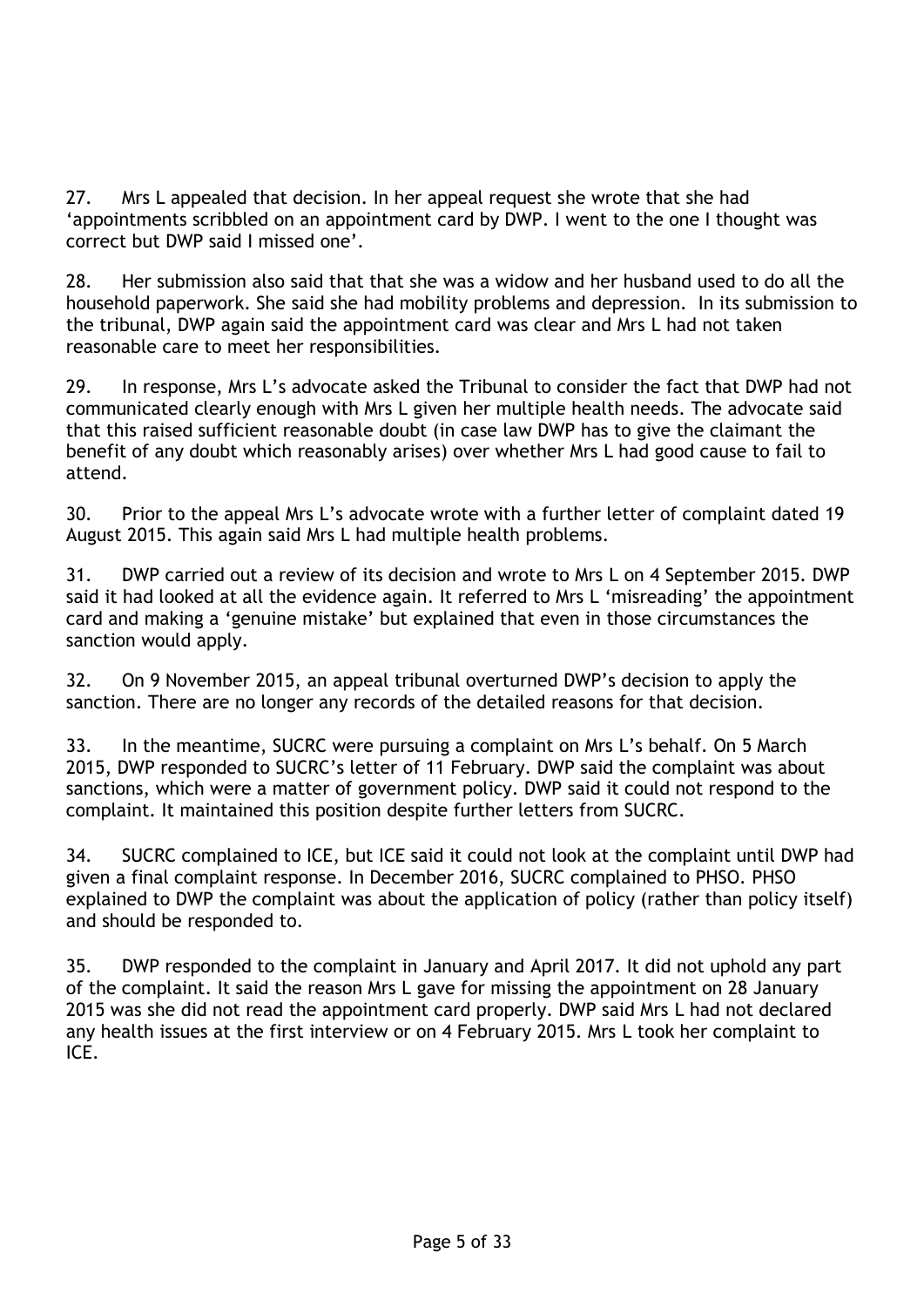36. ICE's report dated 17 April 2019 found DWP should have contacted Mrs L after she did not attend her 28 January 2015 appointment. However, ICE said even if DWP had done that, it would not necessarily have prevented the subsequent sanction decision being made. ICE also said DWP should have started the complaints process sooner, and DWP prevented Mrs L from escalating her concerns.

# **Evidence**

37. We use related or relevant law, policy, guidance and standards to inform our thinking. This allows us to consider what should have happened.

38. We have considered evidence provided by Mrs L and her advocate and spoken to both of them. We have considered a file from DWP which includes Mrs L's medical and benefit claim history dating back to 2013, details of the sanction decision, and the complaint file. We have also considered parts of ICE's file including the phone calls it had with the advocate and the queries it made of DWP.

39. We have also considered the following relevant guidance and standards:

- Vulnerability Instructions, DWP, 2015
- Operational Guidance on the Equality Act 2010 access to services, DWP
- The Equality Act, 2010
- [Public Sector Equality Duty: What do I need to know? A quick start guide for public](https://www.gov.uk/government/publications/public-sector-quick-start-guide-to-the-public-sector-equality-duty)  [sector organisations, Equalities Office, 2011](https://www.gov.uk/government/publications/public-sector-quick-start-guide-to-the-public-sector-equality-duty)
- [DWP Decision mak](https://webarchive.nationalarchives.gov.uk/20150130220850/https:/www.gov.uk/government/publications/decision-makers-guide-vols-4-5-6-and-7-jobseekers-allowance-and-income-support-staff-guide)ers' guide, 2014 Specifically Chapters 21 and 34
- [The Work and Pensions Select Committee report into Benefit Sanctions](https://publications.parliament.uk/pa/cm201719/cmselect/cmworpen/955/95502.htm)
- [Housing Benefit Guidance Manual, section C6](https://assets.publishing.service.gov.uk/government/uploads/system/uploads/attachment_data/file/236974/hbgm-c6-reconsidering-revising-superseding.pdf)
- [Housing Benefit Bulletin G4/2010](https://webarchive.nationalarchives.gov.uk/20130703154307/http:/www.dwp.gov.uk/docs/g4-2010.pdf)
- ATLAS FAQ dated 08/09/2011 and other archived material for local authorities about the ATLAS system, including the ATLAS guidance in place at the time
- [DWP Complaints procedure](https://www.gov.uk/government/organisations/department-for-work-pensions/about/complaints-procedure)
- [ICE Service standards](https://www.gov.uk/government/publications/independent-case-examiner-service-standards/independent-case-examiner-service-standards-data)
- [Principles of Good Administration \(2009\)](https://www.ombudsman.org.uk/about-us/our-principles/principles-good-administration)
- Principles of Good Complaint Handling (2009)

## **Findings**

## DWP's sanction decision

*What Mrs L told us about her appointments at the job centre in early 2015*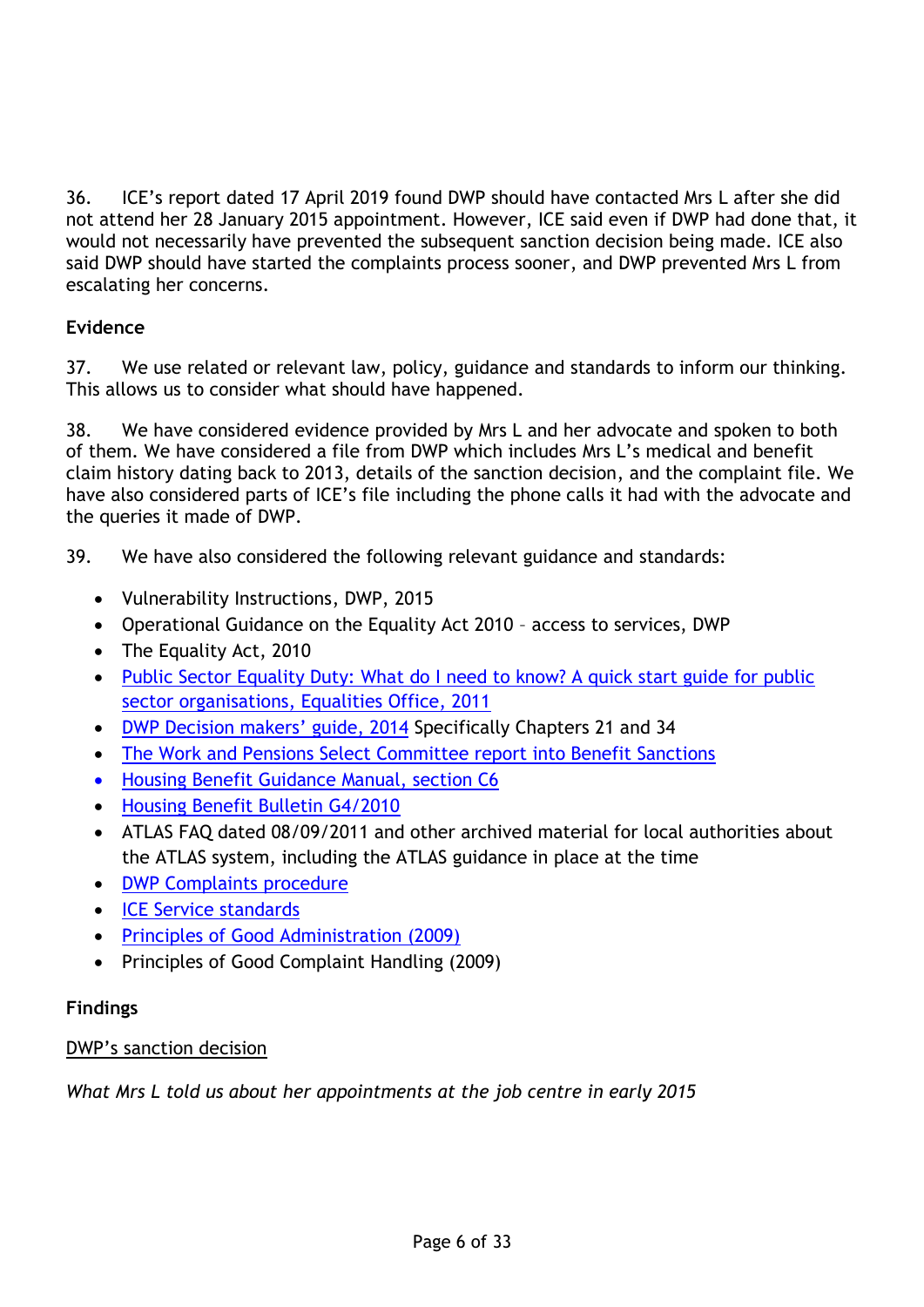40. We spoke with Mrs L about the events, and specifically the appointments she had at the job centre in January and February 2015. We also asked her about the impact the events had on her.

41. Mrs L told us when her husband died suddenly in March 2013 she felt as if 'her heart had been ripped out' and became depressed. She said after that she applied for ESA because of this and because of her physical health problems. She said she could not remember anything much about when her ESA was stopped or the appointment on 26 January 2015. She said she did not want to get anything wrong. She said she was 'talked at' a lot. She said she was given an appointment card with two dates on it.

42. She did remember more about the appointment on 4 February 2015. She said when she went in, the adviser (she said she did not know who he was) immediately said to her she had come on the wrong date. She said he pointed to the appointment card and told her she should have come on 28 January. She told us she said to him that,

'I came on the last entry. It's common sense, to come on the last entry'.

We checked if these were the words she used and she confirmed they were. She said to us a number of times it is common sense to come on the last entry of an appointment card. She explained she had been told she had to go to the job centre every two weeks to sign.

43. Mrs L said the adviser told her they were going to sanction her. She said she was in tears and asked how she would pay her bills. She said she was told it was for her to sort out. She said her friend took her to SUCRC, who helped her get food parcels and sort out her bills. They also made the complaint for her. She said she would not have been able to make a complaint otherwise because she was not good with 'paperwork and things'.

44. Mrs L said she found the experience in the job centre degrading. She said she would not wish it on her worst enemy.

45. We asked Mrs L what impact only having a small amount of money had on her. She said she had family around her who helped a bit with her shopping. She said, however, she did not like to ask, because they were also struggling. She said it was degrading having to ask for help. She said it was like having to beg.

46. Mrs L described how, in the period after the sanction had been applied, she had collapsed and an ambulance had been called. She asked for the ambulance to be cancelled when she recovered, but went to her GP. Her GP told her she had probably collapsed because she was suffering from exhaustion due to the stress of these events. She said she thought this would be in her medical records (NB: we have a letter from her GP dated 30 July 2015 saying she was suffering from anxiety as a result of the sanction decision).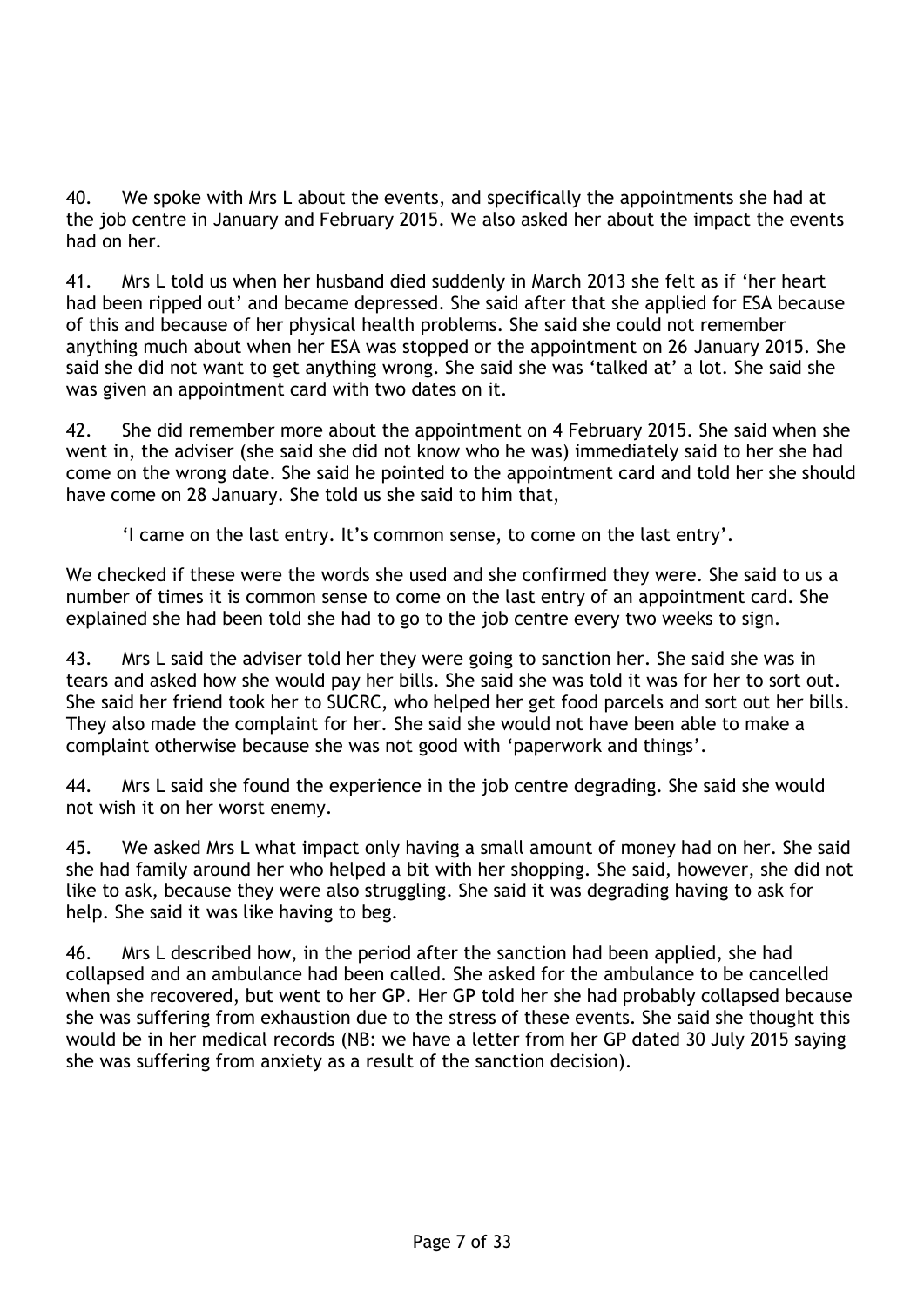47. Mrs L said she was not disabled but she had long term health problems and had difficulty in completing tasks and organising correspondence. She had difficulty joining the call when we spoke to her and her advocate. Her advocate explained tasks like following instructions to join a call were ones Mrs L struggled with on a day to day basis.

# *DWP's records about the appointments in early 2015*

48. DWP has not been able to provide much contemporaneous documentary evidence to show what happened during the appointments Mrs L had with the job centre on 26 January or 4 February 2015.

49. During DWP's investigation of Mrs L's complaint of 11 February 2015, job centre staff said this about the appointment on 26 January 2015:

'There is very limited time (40 minutes) [in the first interview] in which to fully explore all circumstances in addition to explaining the benefit rules thoroughly at the new claim stage, hence why a further appointment with a work coach is usually made within a week of the new claim. In this case, there is little evidence to suggest health conditions were declared and discussed at the new claim stage, but much of the time would have been taken explaining the difference between ESA and JSA …'

The response noted Mrs L was due to meet with the DEA on 4 March 2015 and said that,

'the full impact of any health condition will be discussed comprehensively in the appointment with the DEA. The DEA will identify what support is required …'

50. With regard to the appointment card given to Mrs L, the staff response said it was usual practice for staff to write the next two appointments on an appointment card, one of which would be with a JSA adviser and the other would be a job search review with an assistant adviser. It said,

'the next appointments would also been clearly explained verbally, especially for someone new to JSA'.

51. DWP records of the sanction referral show that on 4 February 2015, job centre staff recorded Mrs L as saying the following:

'The reason I didn't attend on 28/01/15 is that I didn't read my appointment card properly. I thought it was today I should sign, as that is why I have come in today. It was only when I got to the job centre, the adviser told me it should have been on 28/01/15'.

There are no other records to show what discussion was had with Mrs L about this or about the potential for her being subject to a sanction.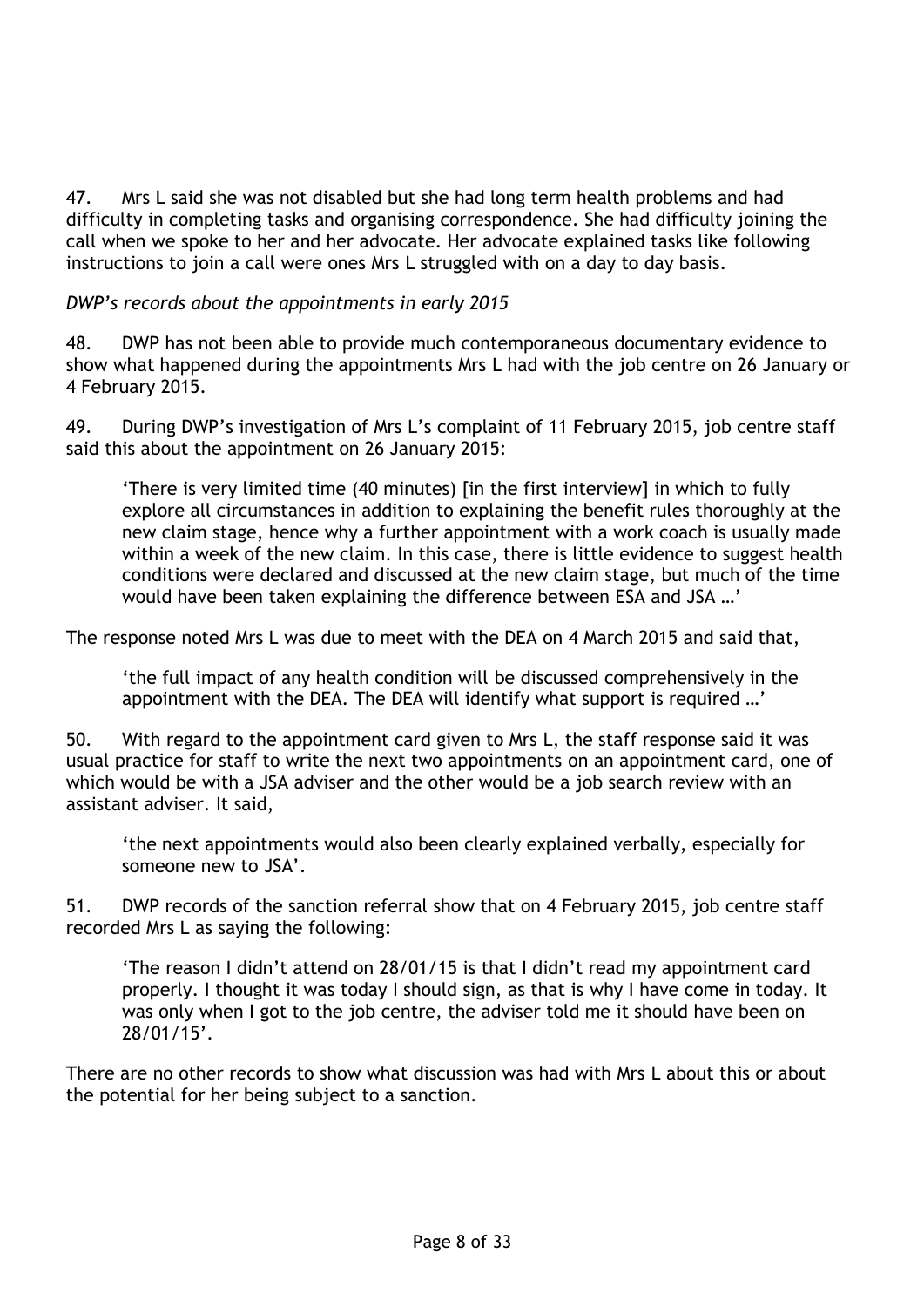52. DWP's record of the sanction decision refers to the explanation recorded above. It concludes this is not 'good cause'. The sanction decision does not refer to any of the evidence in the complaint letter sent by SUCRC on 11 February 2015 (NB it is not clear that DWP had received the letter at this time).

53. DWP's records show that prior to meeting with Mrs L, the job centre's DEA asked for the sanction to be reconsidered. The DEA wrote:

'I would like to request a reconsideration of this decision based primarily on medical grounds … Initial WFI [work focussed interview] failed to identify significant health issues and circumstances which meant the CC [claimant commitment] was not realistic and more time should have been spent to confirm the claimant was fully aware of what is expected of her.

'These circumstances include a recent bereavement and … depression treated with Mirtazapine (known to cause confusion). A letter from her doctor confirms she also suffers from essential hypertension, hammer toe and mortons neuroma [nerve damage in the foot], chronic back pain and sacroiliitis [inflammation of joints in the pelvis causing pain]. She is on a mixture of drugs for these conditions …'

54. DWP's record of its mandatory reconsideration says (under the reasons why the decision was disputed) 'States that her appointment card is misleading and not due to the fact that she misread it which caused the missed appointment.' This reflected information in the letters sent by SUCRC. The decision maker has recorded they looked at the letter sent by SUCRC on 11 February 2015. The decision maker said this did not provide new evidence. No reference was made to the DEA's submission or other information in SUCRC's letter.

55. DWP's record also says that the decision maker spoke to Mrs L 'to explain the decision' at 15:30pm om 17 March. The record says that Mrs L was 'not satisfied'.

56. In the course of Mrs L's appeal and complaint, DWP has repeatedly said it gave Mrs L an opportunity to explain why she did not attend the appointment on 28 January 2015. DWP has said this is evidenced by the note the adviser made on 4 February 2015. DWP said Mrs L did not mention she had any relevant disability or other circumstances that made her vulnerable at that time, or at the time of the first interview on 26 January 2015.

57. In its responses to our provisional view, ICE and DWP have referred to the letter DWP sent Mrs L on 4 September 2015. They say this was a second mandatory reconsideration. However, while this letter refers to the sanction decision, there is no evidence this was treated as a mandatory reconsideration although we accept it was a third review.

*What the relevant guidance says*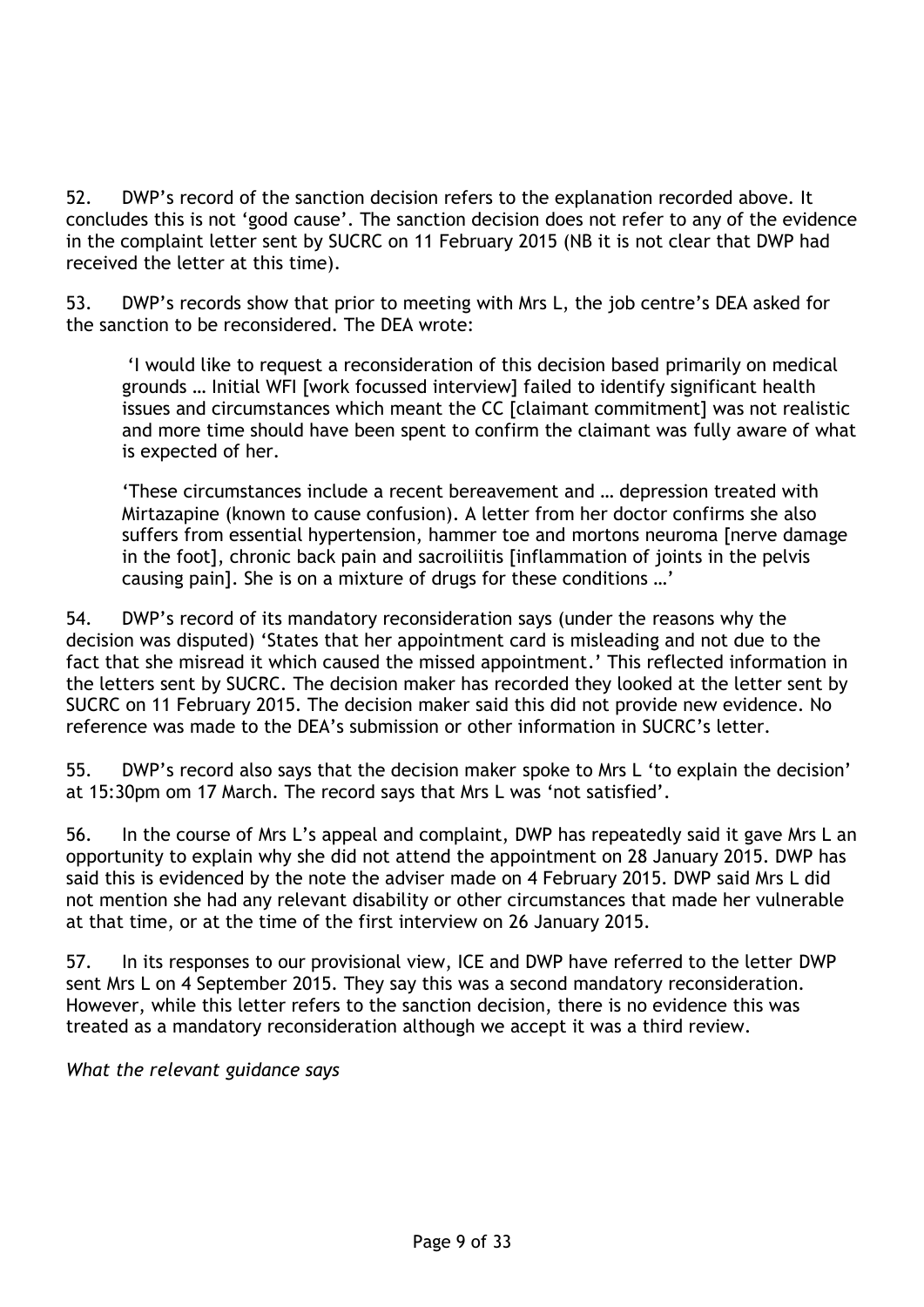58. The DWP Decision Maker's Guide (DMG) chapter about sanctions explains what actions or omissions cause a sanction to be applied. It says a sanction can be applied when someone misses an interview for which they have been given a relevant notification. A relevant notification specifies the time (when), place (where) and manner (how) in which a person must participate in that interview.

59. The DMG also explains what can be counted as 'good reason' for taking a sanctionable action or making a sanctionable omission. In those cases the sanction is not applied.

60. Good reason is described in the DMG as,

'facts which would make a reasonable person act as the claimant did'

The DMG says that decisions makers should take account of all relevant information about a claimant's circumstances and their reasons for their act or omission before making a decision.

61. The DMG says claimants will be given the opportunity to explain why they acted as they did. It says claimants should be allowed five working days to provide an explanation.

62. The DMG says that having a disability does not, in itself, show the claimant had good reason. It says that factors related to disability will be relevant to good reason. Factors include things like the support a disabled claimant might need to complete a task they were required to do.

63. The DMG also says facts that might be relevant to a decision about good cause are if a claimant has difficulty understanding what is required of them. A claimant's ability to perform tasks and the anxiety and distress performing the tasks might cause, is also a relevant consideration in good reason.

64. The DMG guidance about good reason also specifically refers to Chapter 21 of the DMG. Chapter 21 says advisers should take account of any disability, impairment or restrictions when agreeing the claimant commitment.

65. DWP has not been able to provide a copy of its claimant commitment guidance in place at the time of these events. However, it has provided a copy of a blank claimant commitment pro-forma from the time of the events. This has space to tailor the types of jobs or amount of hours a person can be available for work. There is no evidence Mrs L's claimant commitment was amended to allow her to restrict the hours or types of work she could do.

66. DWP's vulnerability guidance says its definition of a vulnerable person is a person with complex needs who needs additional support to access DWP benefits and services. 'Complex needs' includes difficult personal circumstances or living with difficult life events.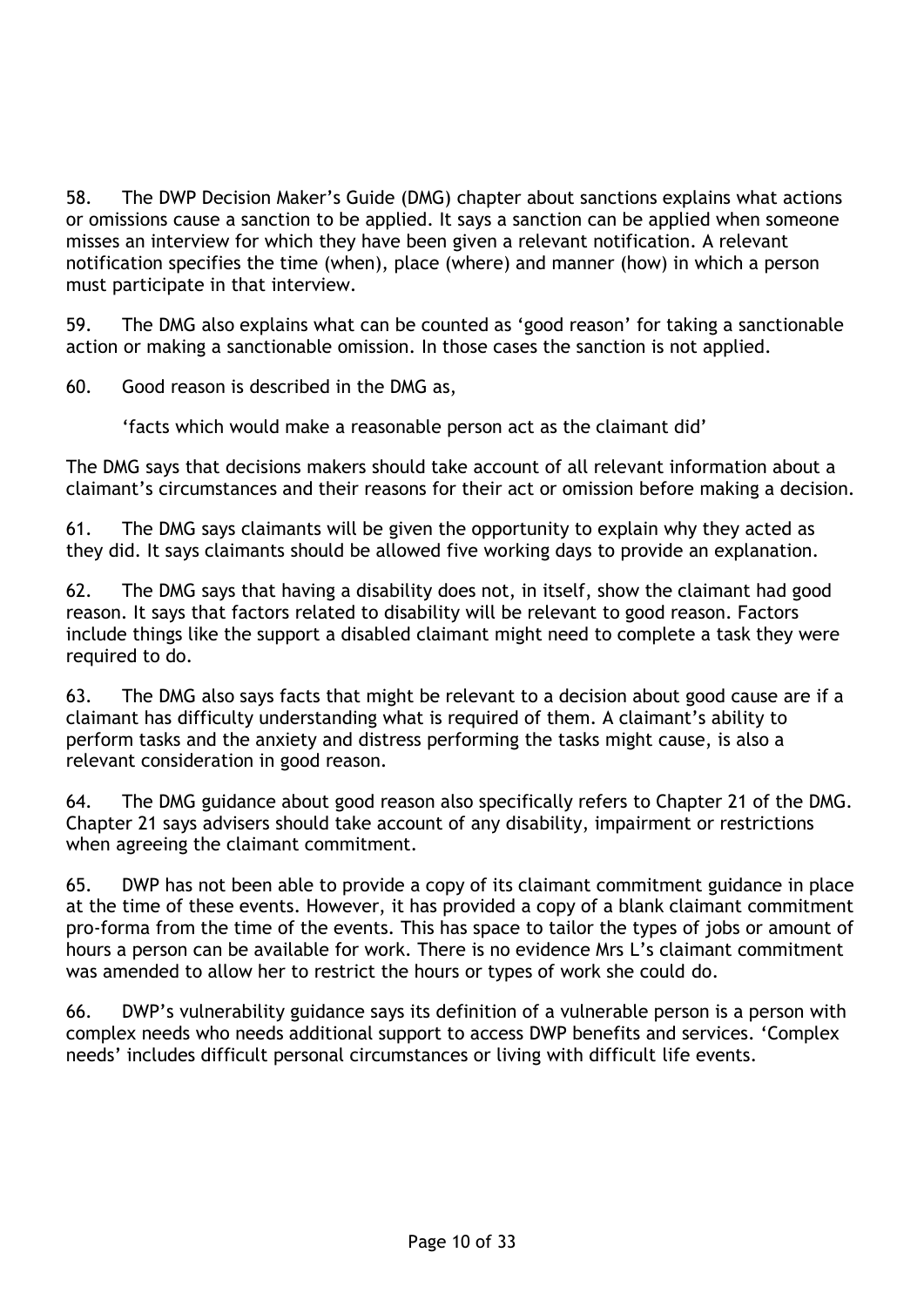67. The vulnerability guidance says it is a matter of social justice to help vulnerable people access services which enable them to turn their lives around. It says the purpose of the vulnerability guidance is to help staff put in place support which will help vulnerable claimants meet with their responsibilities.

68. The vulnerability guidance is clear that DWP staff should use indicators from the way in which a claimant is behaving or responding to tasks to help decide if additional support needs to be offered. It is clear the claimant does not have to tell DWP staff specifically that they have an additional need.

69. The Equality Act 2010 requires organisations to make reasonable adjustments for people with protected characteristics under the act. Disability is a protected characteristic. Disability is defined as any health condition, of a duration of more than twelve months, that has more than a minor or trivial impact on a person's ability to live a normal life.

70. The Public Sector Equality Duty came into force in 2011. It requires public sector organisations to have due regard to eliminating discrimination and promoting access to services and opportunities for all individuals. The duty is relevant to all public sector decision making including the delivery of services.

71. Our Principles of Good Administration say that in making decisions organisations should take account of all relevant considerations, ignore irrelevant ones, and balance the evidence appropriately.

## *Our analysis*

72. In accordance with the DMG, three basic things had to happen before Mrs L was sanctioned.

73. Firstly, Mrs L should have been given a 'relevant notification' about when, where, and how she was supposed to participate in the interview booked for 28 January 2015.

74. Secondly, when she did not attend her appointment, the DMG says Mrs L should have been given an opportunity to explain whether she had good cause.

75. Thirdly, once the matter was referred to a DWP decision maker to decide whether to sanction Mrs L, the decision maker was required to take all relevant facts and the individual circumstances of the case into account.

76. Other DWP guidance is relevant to the individual circumstances of the case. In accordance with the vulnerability guidance, job centre staff were obliged to identify whether Mrs L had any life circumstances which would mean she required additional support to access DWP services. The guidance does not put the onus on Mrs L to specifically tell staff about her life circumstances or about what support she might need.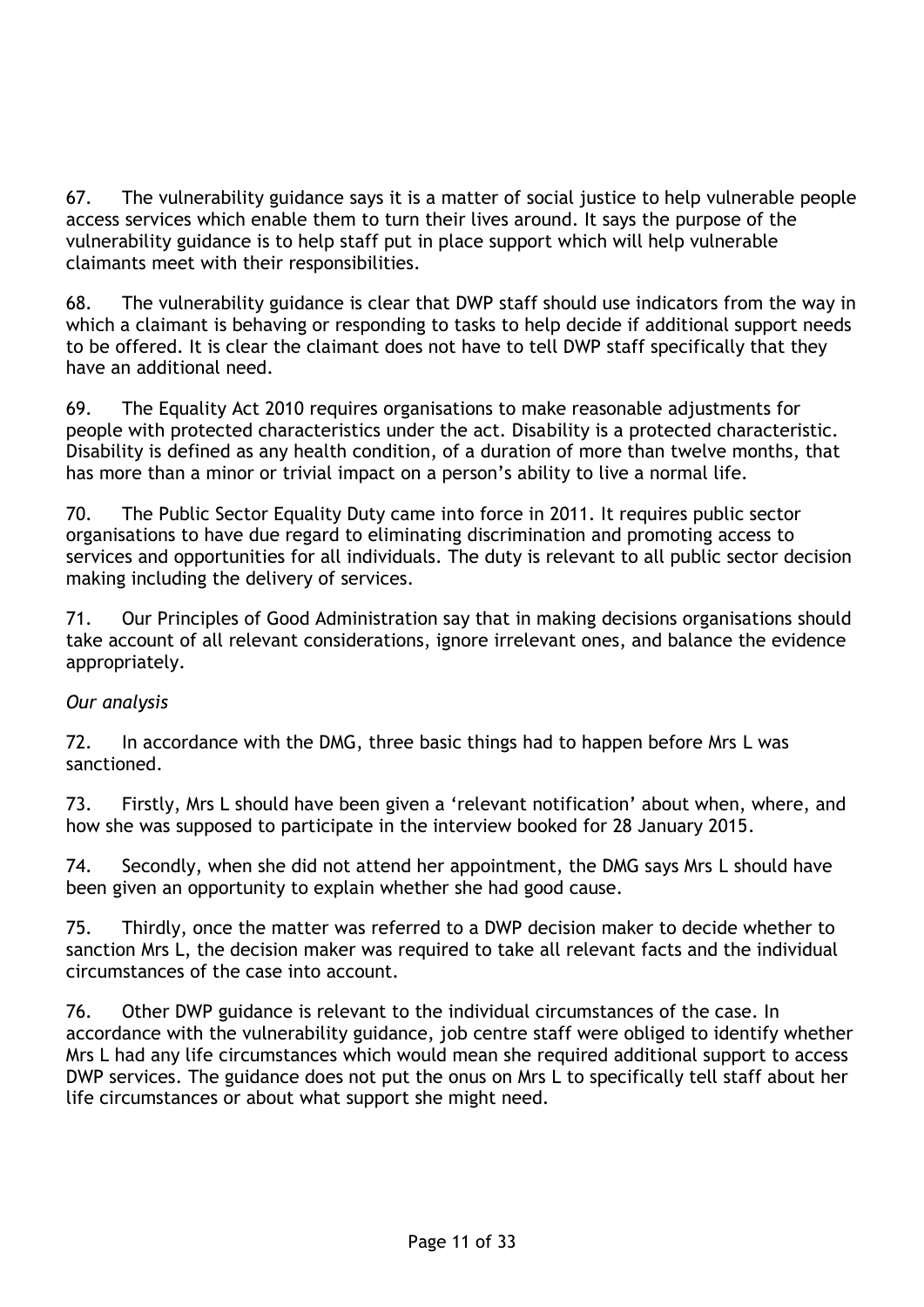77. Also, in accordance with DMG chapter 21, job centre staff should have explored with Mrs L whether she had any issues that might restrict the number of hours she was available for work or the type of work she could do. This discussion should have informed her claimant commitment.

78. The claimant commitment is a binding document which must be signed by the claimant before their claim can proceed. It is an agreement to the requirements of JSA – including the sanctions regime. It is a document that is completed at the first interview.

79. It is therefore clear that job centre staff also need to identify the support claimants need (paragraph 77) to access job centre plus services at the first interview. This ensures claimants fully understand what they are agreeing to.

Relevant notification:

80. DWP has told us that when an interview is booked, a system generated letter is produced. This ensures that a customer receives a 'relevant notification'. The letter can be stopped from being sent by the job centre adviser. DWP said this happens, 'for example, when an appointment was booked for a few days later, or the customer had previously had an appointment card and they regularly went to the Jobcentre Plus office'.

81. Mrs L's appointment was only a few days later. An appointment card was used. Mrs L was not given the standard letter. She had not previously had an appointment card. She did not regularly go to the Jobcentre Plus office. An appointment card does not contain all the information in an appointment letter. It is not a 'relevant notification' in the meaning of the guidance without some additional explanation.

82. DWP has said that the appointment card 'would have been explained' to Mrs L. It has no records about this, however.

83. We do not know what explanation was provided to Mrs L about the appointment card. We do not have evidence the explanation was sufficient for her needs (see also paragraphs 113 to 119).

Opportunity to explain good cause:

84. DWP did not contact Mrs L when she failed to attend the appointment on 28 January 2015.

85. Mrs L next attended on 4 February. She told us she recalls an adviser told her she would be sanctioned. There is evidence her account is reliable: her actions immediately after this appointment were to go to SUCRC. This generated the complaint letter dated 11 February – before a sanction had even been decided by the decision maker.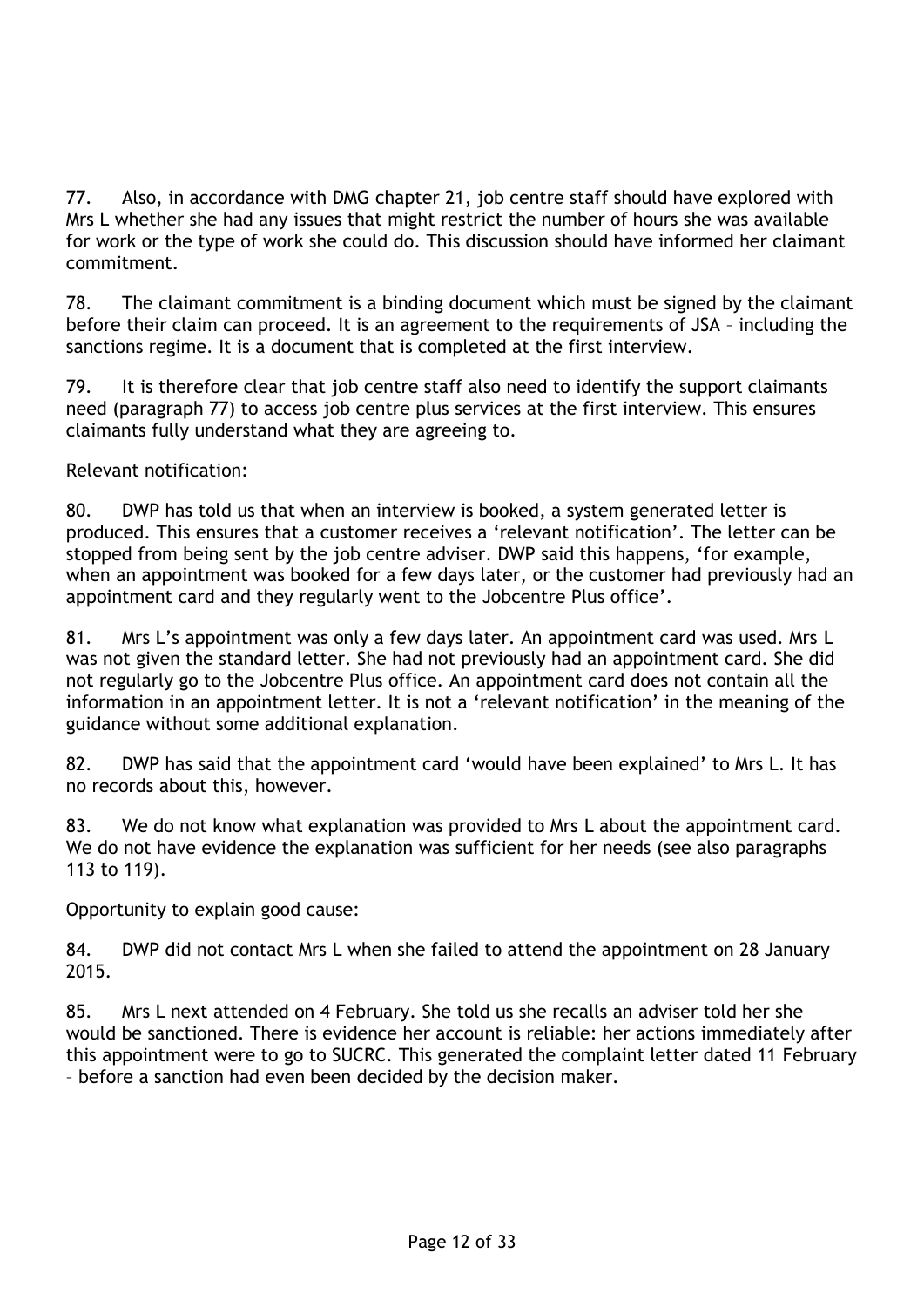86. Front line job centre staff cannot make decisions to sanction claimants. In accordance with the DMG guidance, claimants should be given an opportunity to explain their reasons for missing an appointment before front line staff refer their case to a decision maker. Front line staff are responsible for providing relevant information to the decision maker.

87. DWP says that Mrs L was given an opportunity to explain. It says the evidence shows a job centre adviser wrote down her statement on 4 February 2015.

88. We recognise a statement was recorded by DWP. It is set out in paragraph 53. It says Mrs L said she misread the appointment card. It does not say anything about Mrs L's physical health problems or depression.

89. DWP's record does not correspond with any of Mrs L's subsequent complaint correspondence or her verbal evidence to us (paragraphs 21 and 42). That evidence is that she found the appointment card confusing and she thought it was common sense to come on the last entry.

90. She has also said in her complaints and to us that she has a number of physical health problems, depression, and difficulties with some administrative tasks. Having spoken to Mrs L we also find that the statement recorded by DWP is clearly not in her words.

91. Given the consistency of all the evidence in paragraph 89, and the manner of the appointment on 4 February as described in paragraph 85 we do not think Mrs L was given a genuine opportunity to explain.

92. We also do not think the opportunity was appropriate to her circumstances and needs (which we will set out in paragraphs 93 to 104). She appears to have been placed in a significantly stressful situation on top of her pre-existing difficult personal circumstances, rather than being given a genuine opportunity to explain. This was by being told she would be sanctioned when that decision had not yet been made.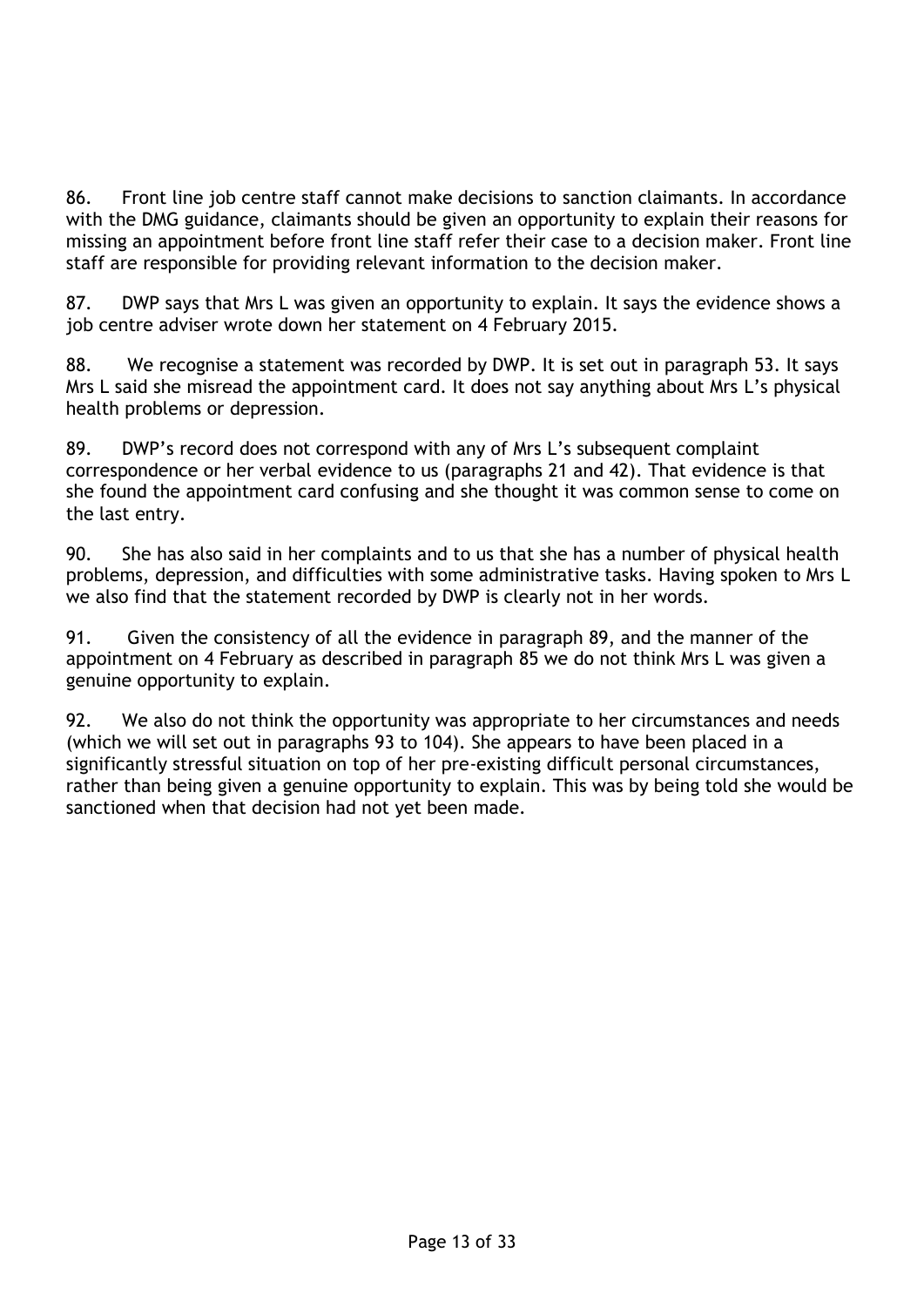Relevant facts and individual circumstances:

93. Mrs L's evidence is that she had a number of difficult life circumstances. These meant she needed to restrict the claimant commitment. Mrs L was required to sign the claimant commitment to receive benefit. As above (paragraph 77), this is a binding document setting out what Mrs L agreed to. It had not been adjusted to reflect her needs.

94. It is also possible Mrs L's life circumstances were such that she needed additional help accessing job centre plus services (in accordance with the vulnerability guidance). These were relevant to how the job centre staff communicated with her. They were relevant to the decision makers when they were asked to decide whether to sanction her.

95. DWP acknowledges there is no contemporaneous evidence that job centre staff explored with Mrs L whether she needed any support or adjustments at the first interview (on 26 January 2015). The evidence from DWP's records shows this was unlikely to have been the case.

96. Specifically, the evidence shows that no adjustment was made to the standard claimant commitment. Also, in its response to Mrs L's complaint the job centre said there was little evidence Mrs L's health conditions were declared or discussed at the interview on 26 January as most of the time would have been spent explaining JSA (paragraph 49).

97. Nevertheless, despite this evidence, DWP say that job centre staff would have assessed whether Mrs L needed any support in accessing job centre services. DWP said staff would have done this by observing Mrs L (in accordance with its vulnerability guidance). DWP say job centre staff would have concluded that Mrs L did not need any additional support accessing job centre services.

98. In support of its view that Mrs L did not need any additional support, DWP says Mrs L managed to complete administrative tasks such as attending appointments with her GP, doing voluntary work and completing the ESA application and JSA (volunteering) forms.

99. DWP also says the answers in Mrs L's ESA application suggest she did not need any help accessing job centre services. DWP has pointed specifically to her answers in the following sections: Speech, Hearing, Communication and Daily Tasks.

100. The questions about communication are questions about speech and hearing and learning disability. Under 'communication' the ESA form asks about whether a person can convey a simple message about danger or understand where a fire escape is. Daily tasks are said to be things like washing and dressing. Learning tasks is things such as using a washing machine.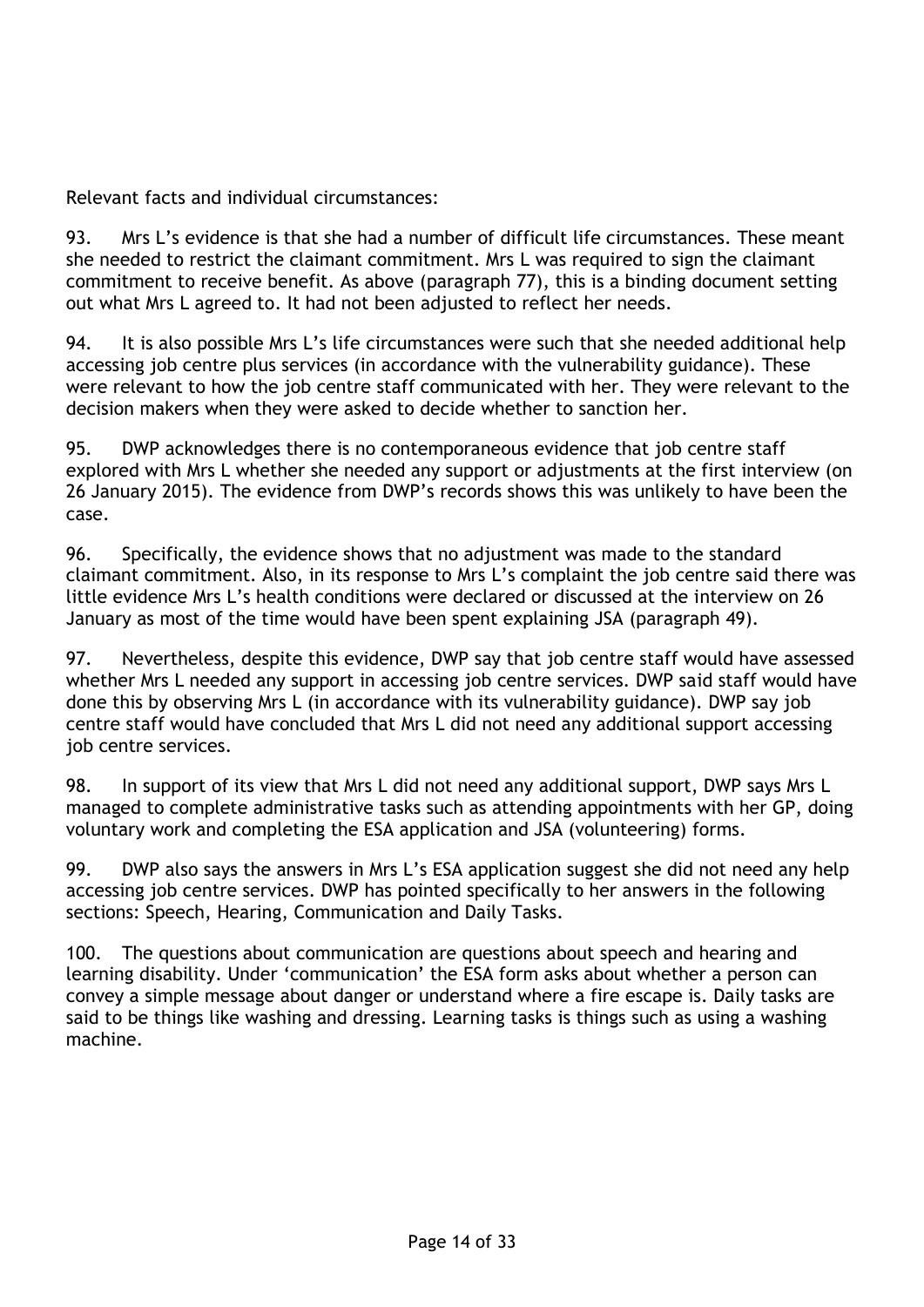101. We agree that Mrs L did not say she had any problems with any of these tasks on the ESA form. We agree this demonstrates Mrs L probably did not have a specific physical or learning disability or a speech and language problem that would prevent her from accessing job centre services.

102. However, other evidence shows that Mrs L had a range of difficult life circumstances:

- Evidence from her GP showed she had a number of physical health problems and depression, which was being treated
- Mrs L described on her ESA form how her depression caused her to be stressed and anxious when going into new places and meeting new people. When assessing her ESA claim, DWP agreed Mrs L's depression and resulting anxiety would affect her ability to go out and that she would need help from another person to do that
- The complaint correspondence says Mrs L had previously relied on her husband to complete administrative tasks
- In our conversation with her, Mrs L confirmed she has difficulty with administrative tasks. We found Mrs L's evidence credible. We also observed she had difficulty following instructions to join a conference telephone call (entering a series of numbers when prompted).

103. All this is evidence that Mrs L might have needed to support to carry out some of the actions required of her under JSA. It is evidence she would have needed adjustments to the claimant commitment.

104. DWP say Mrs L did not raise any issues at the first interview. It suggests this is because she did not need any support. Mrs L says she was 'talked at' at the first interview. Her evidence is there was not an opportunity for her to raise any issues. Her evidence is corroborated by the job centre's comments that there is often not enough time at first interview to explore issues.

105. Further, the job centre's own DEA said Mrs L's life circumstances and health problems were not properly explored with Mrs L (paragraph 53). The DEA said an unrealistic claimant commitment had been put in place. The DEA said job centre staff had not spent enough time ensuring Mrs L fully understood the requirements of JSA.

106. We considered what might have happened if job centre staff had discussed or considered whether Mrs L needed any support to access job centre plus services, or adjustments to the claimant commitment. We decided, on balance, that if they had they would have discovered at least some of her difficult life circumstances.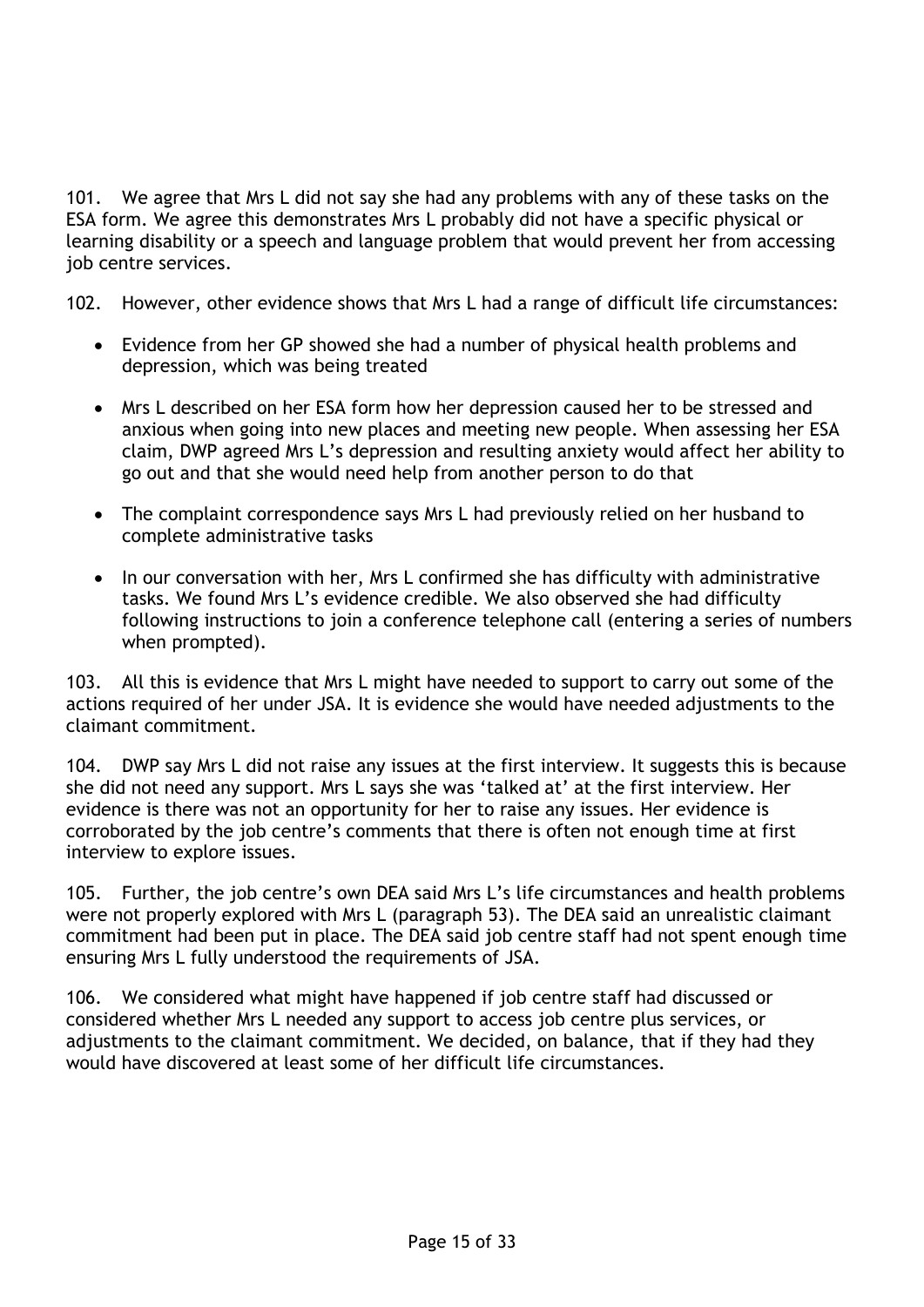107. The reasons we consider it more likely than not that would have been the case is because of the GP evidence and evidence from our contact with Mrs L. This has provided evidence that she presents as someone who may have difficulties with some tasks and is happy to talk about those.

108. We therefore also find the DEA's contemporaneous evidence that Mrs L was required to sign a claimant commitment which was not appropriate to her circumstances is reliable.

109. We will now look at the relevant circumstances around Mrs L's failure to attend the appointment on 28 January 2015.

110. Mrs L said she attended on the last entry of the appointment card. She said this was common sense. In general, where only one appointment is normally written on an appointment card at a time, you are expected to attend on the last entry.

111. Mrs L's actions in only attending on the last entry are perfectly reasonable for someone who holds her view. For the reasons in paragraphs 102 and 103, we think the evidence shows Mrs L had a range of difficult life circumstances that mean her holding this view is understandable and probable.

112. DWP has questioned Mrs L's evidence about 'attending on the last entry'. DWP say the events were long ago and say Mrs L has not used these words before.

113. Our findings in paragraph 92 explain Mrs L was not given an appropriate opportunity to explain her reasons for not attending. Our findings in paragraph 89 and 90 explain the DWP record of her reasons was unlikely to have been in her words. We therefore find the evidence from Mrs L more convincing.

114. DWP says the appointments would have been clearly explained to a customer who was new to JSA. However, DWP has no contemporaneous evidence about this. We do not know what Mrs L was told on 26 January 2015.

115. We also do not know what a clear explanation would have normally entailed. However, whether an explanation is clear for any one individual is dependent on their circumstances and their ability to understand and comply with that instruction. As we have seen above, there is no evidence job centre staff considered Mrs L's ability to understand or comply with the instruction.

116. The only thing we do know with any certainty is Mrs L was told she had to attend every two weeks. Both DWP's and Mrs L's evidence supports this. We know Mrs L knew this was a Wednesday because she offered to change the day of her voluntary work.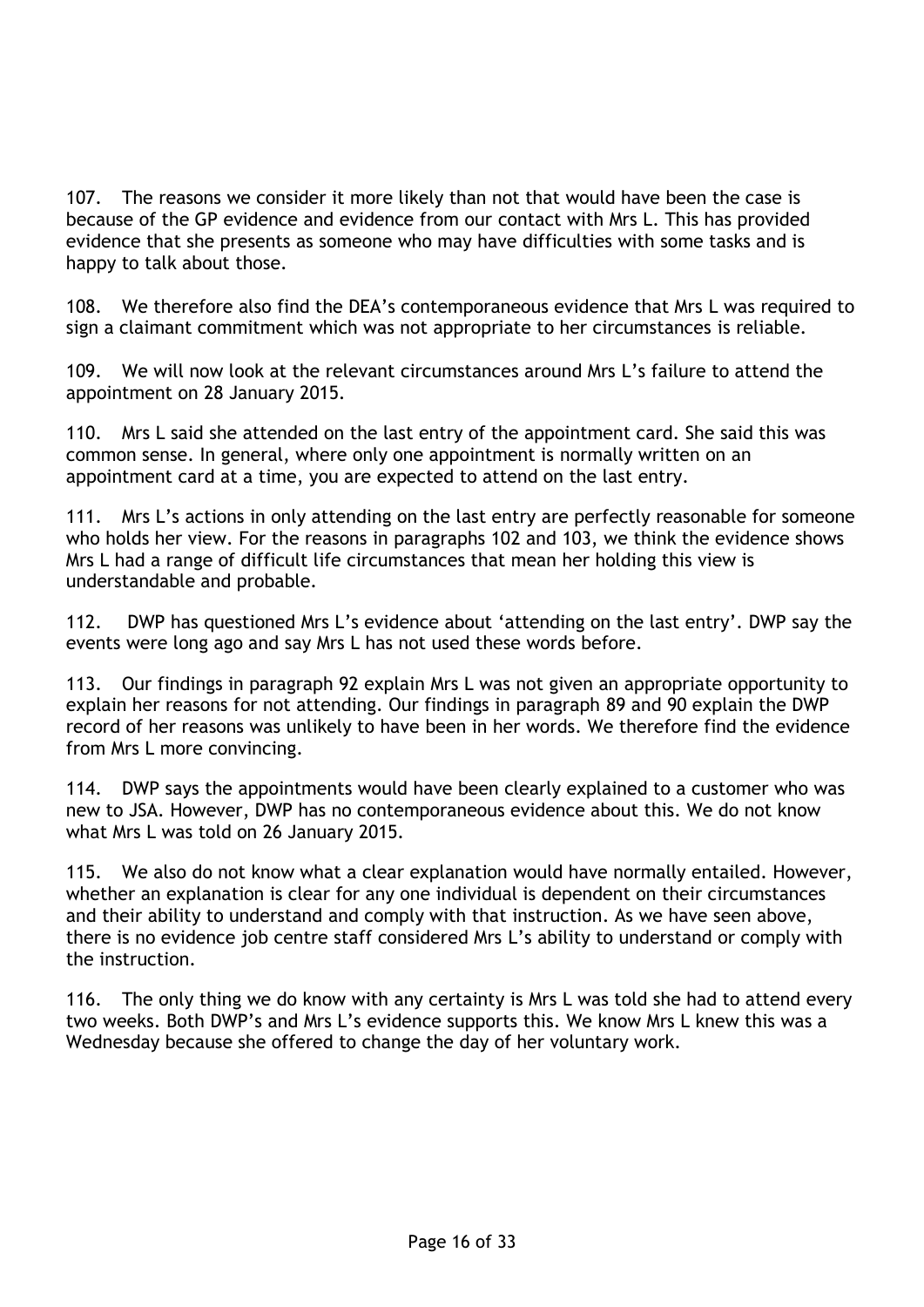117. DWP say this means Mrs L must have understood she also had to attend on 28 January 2015. We do not agree. The appointment on 28 January was an exception to a general rule. The general rule is likely to have been explained in more detail.

118. We have therefore made a decision on balance. We have taken account of DWP's evidence in paragraphs 98 to 100 and balanced this against the contemporaneous evidence of the DEA (paragraphs 53 and 105) and Mrs L (paragraphs 42 and 43). Having done that, we do not think that DWP's explanation was clear enough for Mrs L's needs.

119. On balance, therefore, we accept Mrs L's evidence that she found the appointment card confusing. We think that her actions, in only attending on the last entry, is what a reasonable person would have done in her circumstances (i.e. one who held her understanding of an appointment card and one who had her life circumstances).

120. To prevent any confusion for Mrs L, DWP could have adhered more closely to the relevant guidance. DWP could have issued Mrs L with an appointment letter. It did not do so. DWP should have explored Mrs L's life circumstances with her and adjusted the claimant commitment to ensure she was making a realistic agreement and she understood her obligations. It did not do so. DWP should have considered any support Mrs L may have needed to access its services. It did not do so. DWP could have provided an explanation sufficient for her needs. We have not seen enough evidence that it did that either.

121. On this background, the decision maker decided to sanction Mrs L. The only information the decision maker considered was the reason Mrs L gave as recorded by the job centre on 4 February 2015. The decision maker also recorded that Mrs L had been given a relevant notification – a 'letter issued face to face'. This was not what Mrs L had been given.

122. It is arguable that given the information in front of them, the decision maker made a reasonable decision. 'Misreading' an appointment card is not 'good reason' in the meaning of the guidance in the DMG. Claimants have a responsibility to take reasonable care to make sure they attend appointments on the right date and at the right time.

123. However, job centre front line staff failed to adhere to multiple pieces of guidance (as explained in paragraph 120). By doing that, they failed to give the decision maker all relevant considerations about Mrs L's explanation for her non-attendance, or her disabilities and life circumstances that might have affected her understanding of what she needed to do (as set out in paragraphs 102 and 103, as well as her reasons for not attending as described in paragraphs 111 and 112). This was therefore a failure to take all relevant considerations into account.

124. By the time of the mandatory reconsideration, the DEA had explained Mrs L's needs had not been identified at the first appointment on 26 January 2015, and that an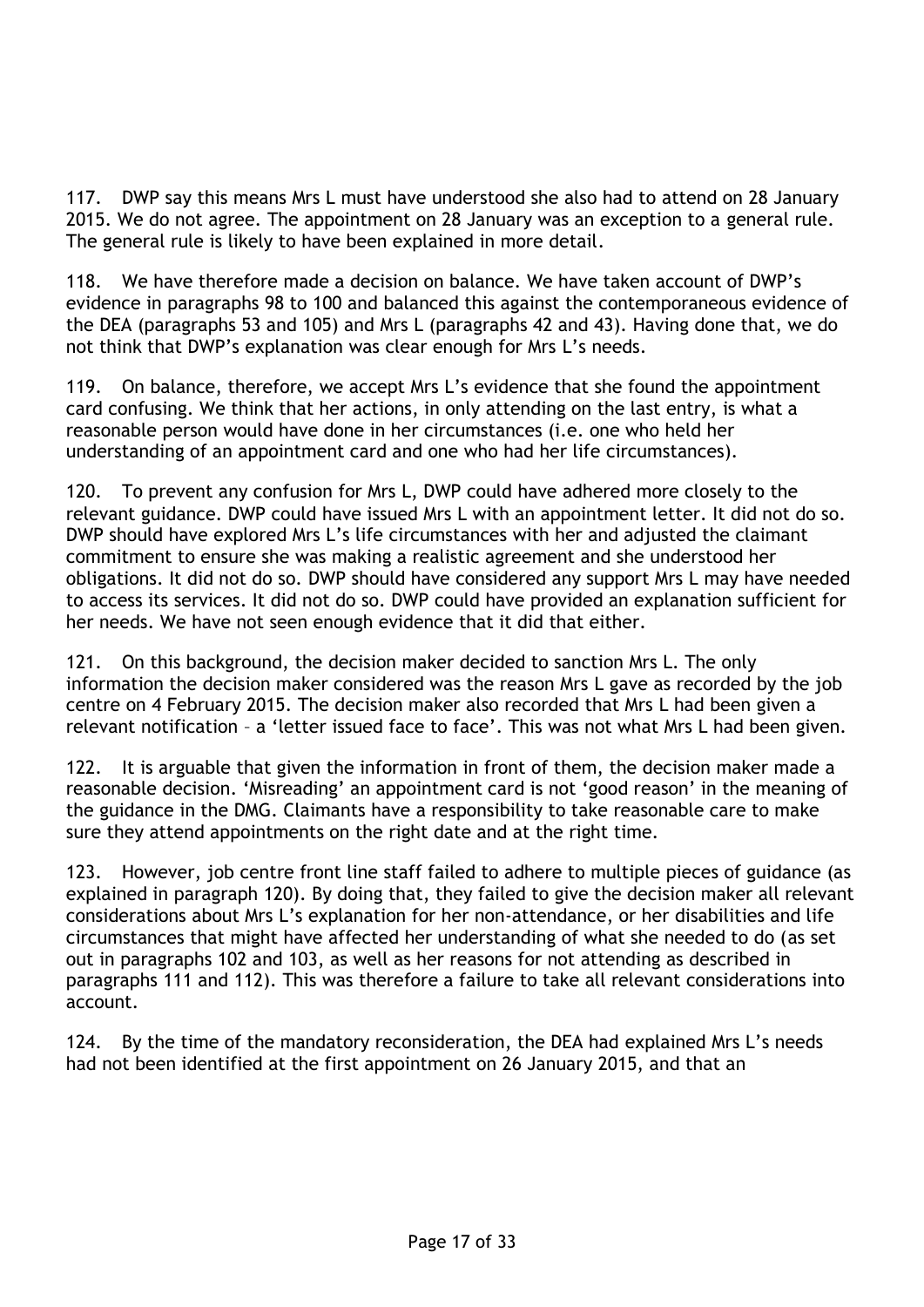inappropriate claimant commitment had been put in place. Mrs L's advocate had also written that Mrs L had multiple health problems and was vulnerable.

125. DMG guidance required the second decision maker to take account of the limitations Mrs L's disabilities placed on her, including any anxiety she might have experienced in meeting her obligations. It required that the decision maker consider any difficulties she may have had understanding her obligations. The guidance also required the decision maker to record the evidence relied on.

126. The mandatory reconsideration makes no reference to the relevant considerations or individual facts of the case set out in the submissions by the DEA or Mrs L's advocate. It acknowledged only that Mrs L said the appointment card was confusing. This was a failure to follow the relevant guidance in the DMG and the Principles – that public bodies should take all relevant considerations into account when making decisions.

127. DWP says a third review of the sanction decision was made prior to the appeal. In a letter dated 4 September 2015, the decision maker said they had reviewed 'all' the evidence again. What that evidence exactly was, was not recorded.

128. However, the letter still refers to Mrs L 'misreading' her appointment card. The evidence was overwhelmingly that her reasons for not attending were that she found the appointment card confusing. There is no other record of what the decision maker considered. On balance, therefore, we do not consider that the decision maker considered all the relevant considerations set out above.

## *Our findings about the injustice to Mrs L as a result of the failings in the sanctioning decision*

129. On balance, had job centre staff acted in line with all the relevant guidance and Mrs L's life circumstances been identified in line with DWP guidance, there are two likely alternative outcomes. The first is the job centre adviser would have ensured Mrs L fully understood when she needed to attend.

130. The other is the decision makers would have taken account of Mrs L's life circumstances and other relevant considerations as detailed above. We think, on balance, had the decision makers done that, they would have concluded those gave her good reason to only have attended the second date on the appointment card. In either situation, Mrs L is unlikely to have been sanctioned.

131. Had Mrs L not been sanctioned she would not have experienced feeling degraded. She would not have had to seek financial support from food banks and her family or undertake an appeal process. She would not have had to continue her complaint for five years to get DWP to accept she was vulnerable and should not have been sanctioned.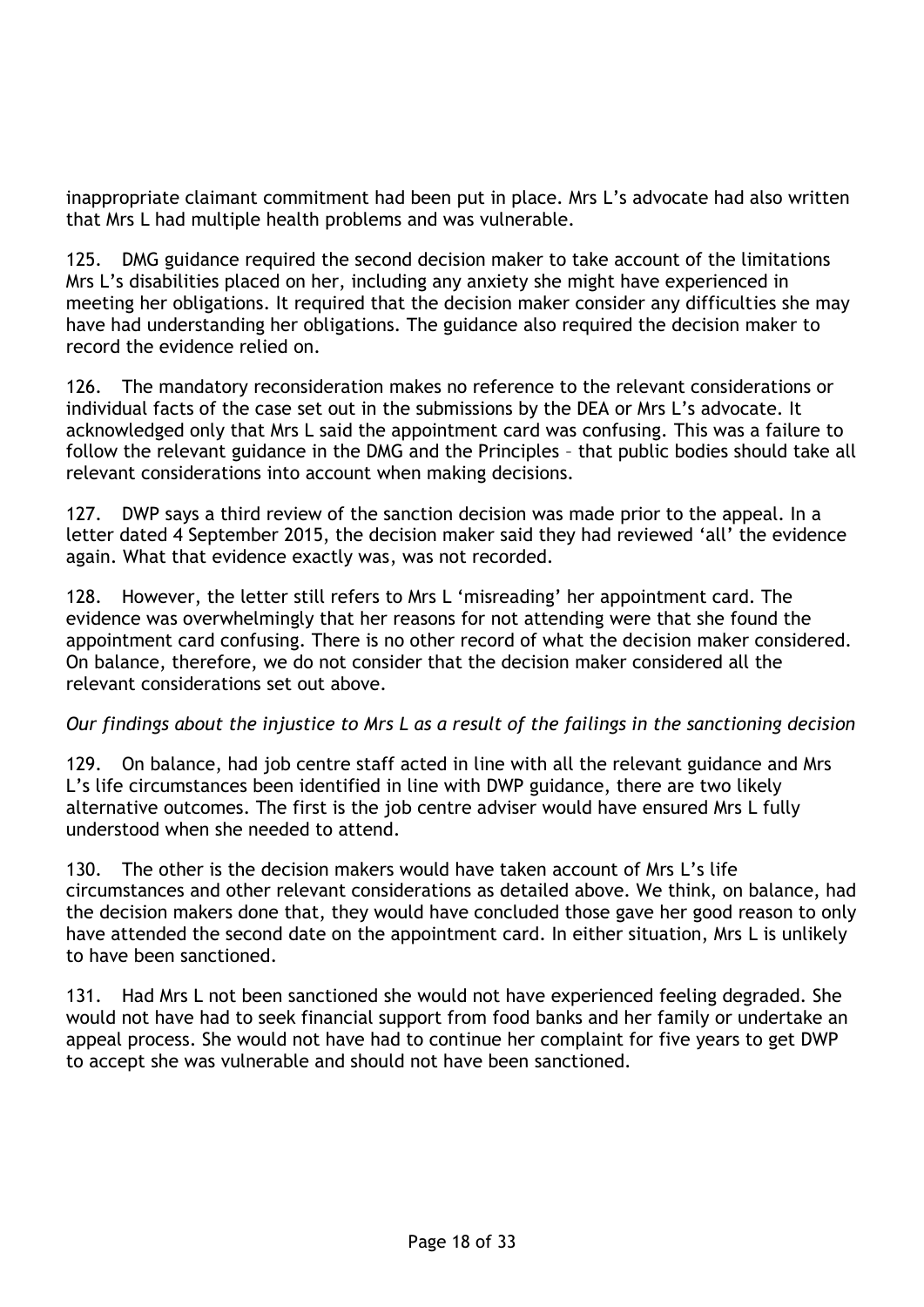132. Mrs L has provided us with a persuasive account of how she felt and how her health was affected by the events. In particular, she has described her health became so poor that she collapsed from exhaustion. She has provided a letter from her GP, dated 30 July 2015 which supports her comments she was suffering from increased ill health and anxiety as a result of the sanction decision. Mrs L had a period of extended sick leave (when a doctor certifies a claimant is not fit to look for work) from August 2015.

133. The sanction decision also caused financial hardship to Mrs L. The impact of this is not quantifiable. However, she had to live off only £130 for an entire month. Since she was already on a low income, she had no savings and had to rely on friends, family, and food banks. She saw this as having to 'beg'.

134. The vulnerability guidance also makes it clear it is a matter of social justice to help vulnerable people access and engage with the job centre. The failure to follow that guidance meant that instead of engaging Mrs L, she was sanctioned. She has said she would not wish the experience of the job centre on her worst enemy as a result. Mrs L was denied an opportunity to engage with and access help from the job centre.

# *Our finding*

135. We have seen failures by DWP leading to the injustice Mrs L claims. We uphold this aspect of Mrs L's complaint.

## Mrs L's complaint that her housing benefit was stopped

136. Mrs L says DWP sent notification to her local authority which meant her housing benefit was stopped. Her advocate says that those notifications were unclear.

## *Mrs L's advocate's evidence about what happened*

137. Mrs L's advocate told us that Mrs L's housing benefit was stopped for a period of time that was long enough for her landlord to chase her for rent money. Her advocate said at the time he had seen a number of similar cases where housing benefit had been stopped unnecessarily following a notification from DWP. He said that he met with the local authority about this.

138. At that meeting, he said the local authority accepted housing benefit decisions did not need to be made on the basis of information about claimants other benefits. However, he said the local authority officers said they felt 'bound' by the auto-notifications received from DWP. The advocate formed the impression local authority officers felt the auto-notifications were misleading because they said a means tested benefit had been stopped but did not give enough reasons about why that was.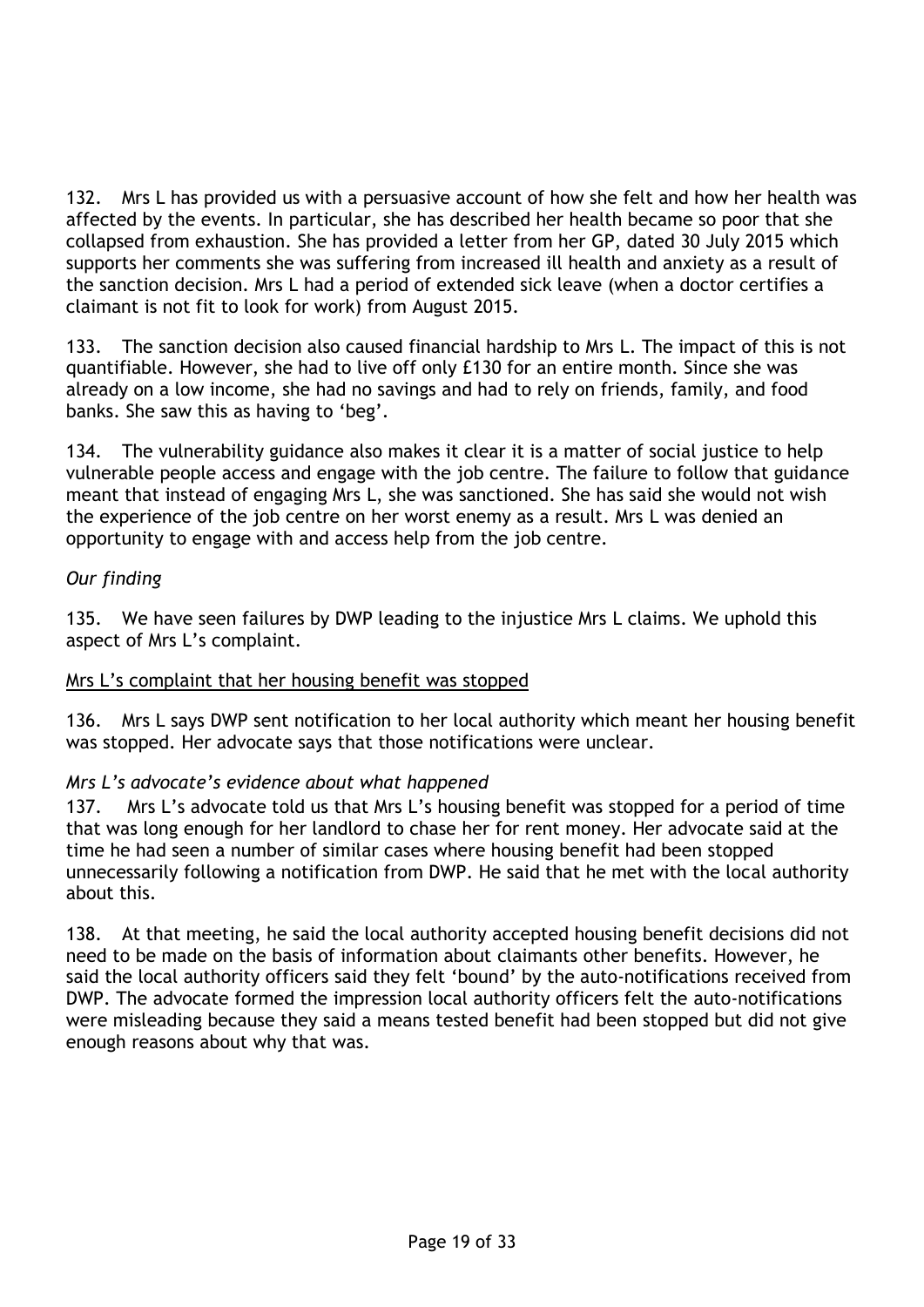### *DWP's evidence about the notifications*

139. During the complaint process and the ICE investigation DWP confirmed autonotifications would have been sent to the local authority about Mrs L's change in benefit from ESA to JSA and about her sanction.

### *What the guidance says*

140. Housing benefit is a means tested benefit. It is not dependent on JSA being in payment, even though people will often apply for both at the same time. Local authorities administer housing benefit on behalf of DWP. DWP is therefore responsible for setting policy and issuing guidance about it.

141. The housing benefit manual says a housing benefit decision should be superseded (replaced with a new decision) if a change of circumstances occurs, such as another benefit stopping or starting. The claimant is supposed to inform the local authority within one month of the change. Because that did not always happen, DWP has for a long time sent notifications to local authorities when a claimant stops or starts claiming social security benefits like JSA.

142. The notifications from DWP do not necessarily contain all the information required for a decision about housing benefit. This is because housing benefit is a means tested benefit and not dependent on another benefit being in payment. The housing benefit manual says housing benefit decision makers can ask the claimant for additional information and allow one month to receive that, if they need more information to make a decision.

143. In 2010, the regulations on sanctions changed. This allowed entitlement to JSA to continue when sanctions were applied for missed appointments. Prior to that, a missed appointment may have meant an end to JSA entitlement and that might have been a cause for housing benefit entitlement to end.

144. DWP issued bulletin G4/2010 in 2010 to explain this. This specifically said sanctions did not have any impact on a housing benefit claim.

145. Separately, in 2011, DWP introduced a new auto-notification system, called ATLAS, which was intended to notify local authorities of changes to benefit entitlement within 24 hours. This was to help prevent the number of people overpaid or underpaid housing benefit because local authorities would be more quickly aware of changes in circumstances. Local authorities would therefore make quicker supersession decisions.

146. ATLAS was also intended to provide local authorities with more information on which to make a decision about housing benefit. The ATLAS system replaced a previous system of 'prompts' which only prompted local authorities to take action, but included no substantive information.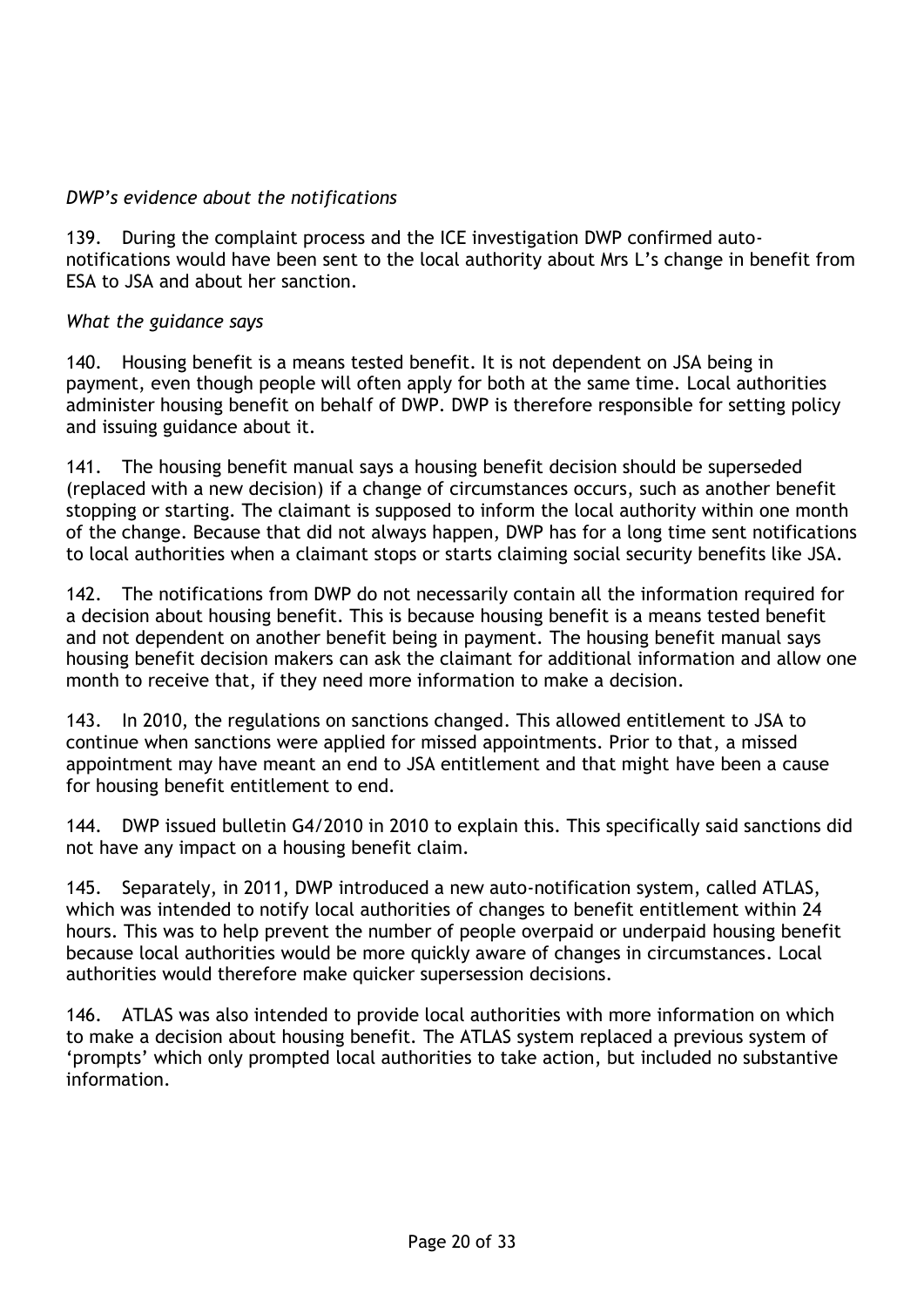147. If an overpayment of housing benefit is made because the local authority failed to act on information sufficient to make a decision, it can affect the local authority financially (local authorities are subsidised by DWP to administer housing benefit). There is therefore a financial incentive to act on information received.

148. The ATLAS FAQ's issued in August 2011 explained all of this. Other archived material about the roll out of the ATLAS system also confirms housing benefit decisions did not need to be made solely on the basis of an auto-notification.

149. The ATLAS guidance in place at the time the notifications were sent in Mrs L's case also say:

### **'JSA Sanctions:**

The ATLAS notification will display 3 awards.

Award No 1 - Current award with award amount and an end date

Award No 2 - Sanctioned period. The award amount for this award will still display the actual amount; however, the award will be labelled 'Sanctioned'.

Award No 3 - A further award will follow this which will be £0.00 pending an entitlement review.

It should be noted that once the review action is undertaken by DWP the award after the sanctioned period is usually re-instated unless there has been a change in the claimant's circumstances. The ATLAS notification for this will be filtered out by the DWP filtering rules and you will not receive this. As per bulletin G4/2010 no action should be taken on the HB/CTR claim as a result of a Sanction, and therefore Award No 3 should also be ignored.'

150. On 30 September 2015, DWP issued an 'urgent bulletin' to local authorities. This reiterated that no action should be taken on auto-notifications about sanctions.

151. The Ombudsman's Principles say that public bodies should plan carefully when introducing new policies or procedures. The Principles say that public bodies should ensure they act in accordance with their statutory duties.

#### *Our analysis*

152. Stopping rent payments to landlords can cause significant distress to housing benefit claimants. DWP has a large responsibility in the process of housing benefit decisions given that local authorities administer housing benefit on behalf of DWP and DWP issues the relevant guidance.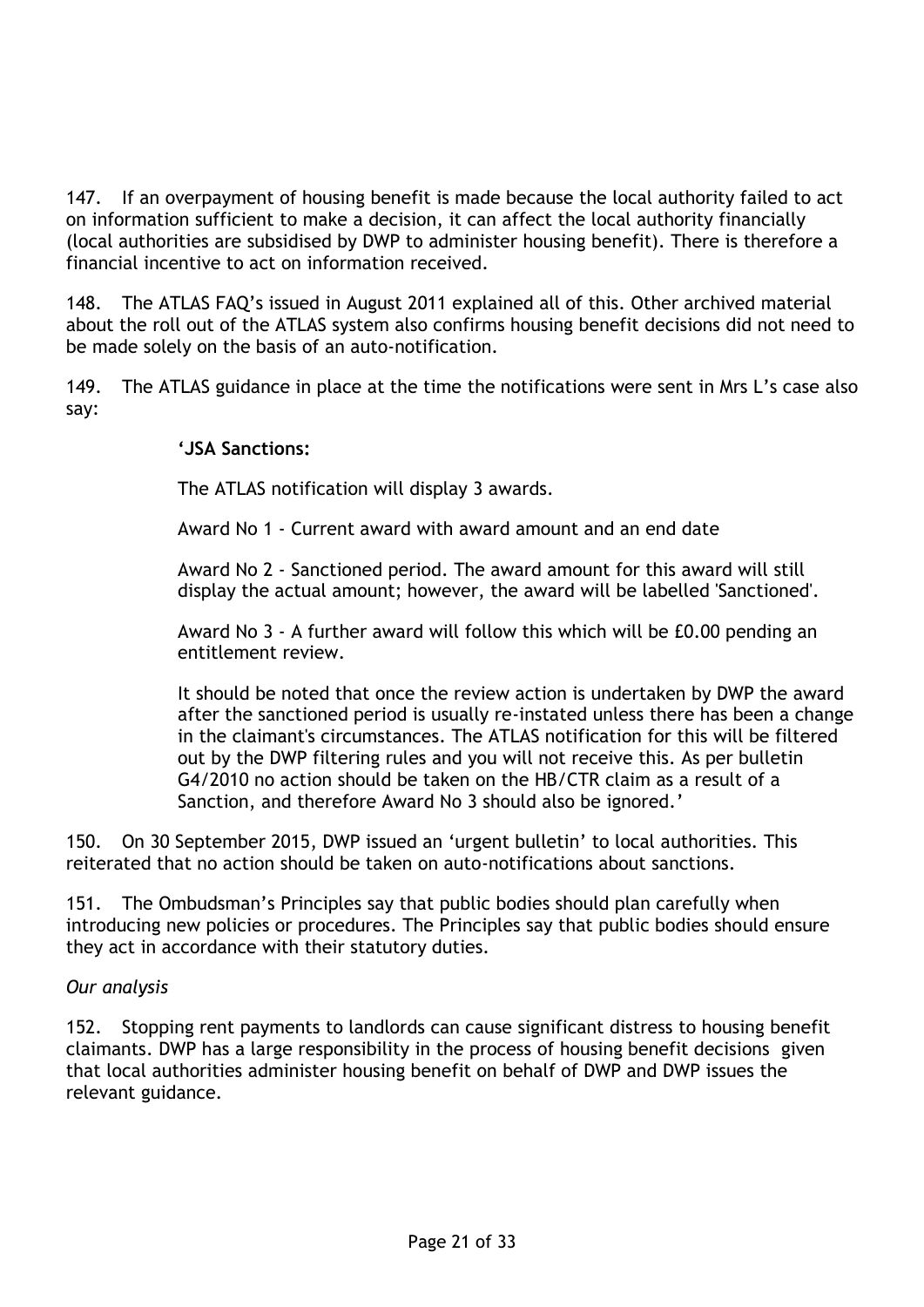153. We do not know which notification from DWP (whether it was about her ESA, JSA or the sanction) meant Mrs L's housing benefit was stopped. She has not made a formal complaint to the local authority about this, so we do not know the precise circumstances.

154. However, the guidance – both the housing benefit manual and the ATLAS guidance - is clear a decision about housing benefit does not need to be made on the basis of an autonotification from DWP. Housing benefit decision makers can request more information if it is needed. In the case of a sanction, the relevant ATLAS guidance and guidance about the introduction of sanctions says that local authorities should not take any action on notifications about this.

155. The advocate's meeting with Mrs L's local authority seems to support that the local authority was aware of this guidance.

156. In accordance with the Principles, DWP had responsibilities to ensure that local authorities had sufficient information by which to administer housing benefit, particularly following the introduction of the ATLAS system.

157. Local authorities also have responsibilities to ensure their staff acted on the relevant guidance. We have no jurisdiction to look at the actions of the local authority in this instance.

158. We have seen evidence that DWP did produce information by which to administer housing benefit in the form of the guidance that was in place. We have seen evidence that Mrs L's local authority was aware of that guidance. This suggests that if there was any maladministration leading to the closing of Mrs L's claim, it was not, on balance, a result of actions or omissions by DWP.

159. Mrs L's advocate believes there was a wider problem with local authorities thinking they had to make housing benefit decisions on the basis of ATLAS notifications. DWP had to issue an urgent bulletin in September 2015. This is evidence there may have been a wider problem, at least in respect of sanctions. The system of notifications, or the way in which DWP made local authorities aware of the relevant guidance, might not have been working as well as it could have been.

160. We would expect DWP to act on any apparent problems in the procedures it had put in place to prevent people having their housing benefit unnecessarily stopped. We do not know the extent of any problem in 2015, or if the urgent bulletin of 30 September 2015 was a sufficient response.

161. However, for the reasons above, we do not think that any potential failing by DWP in this regard has directly affected Mrs L's case.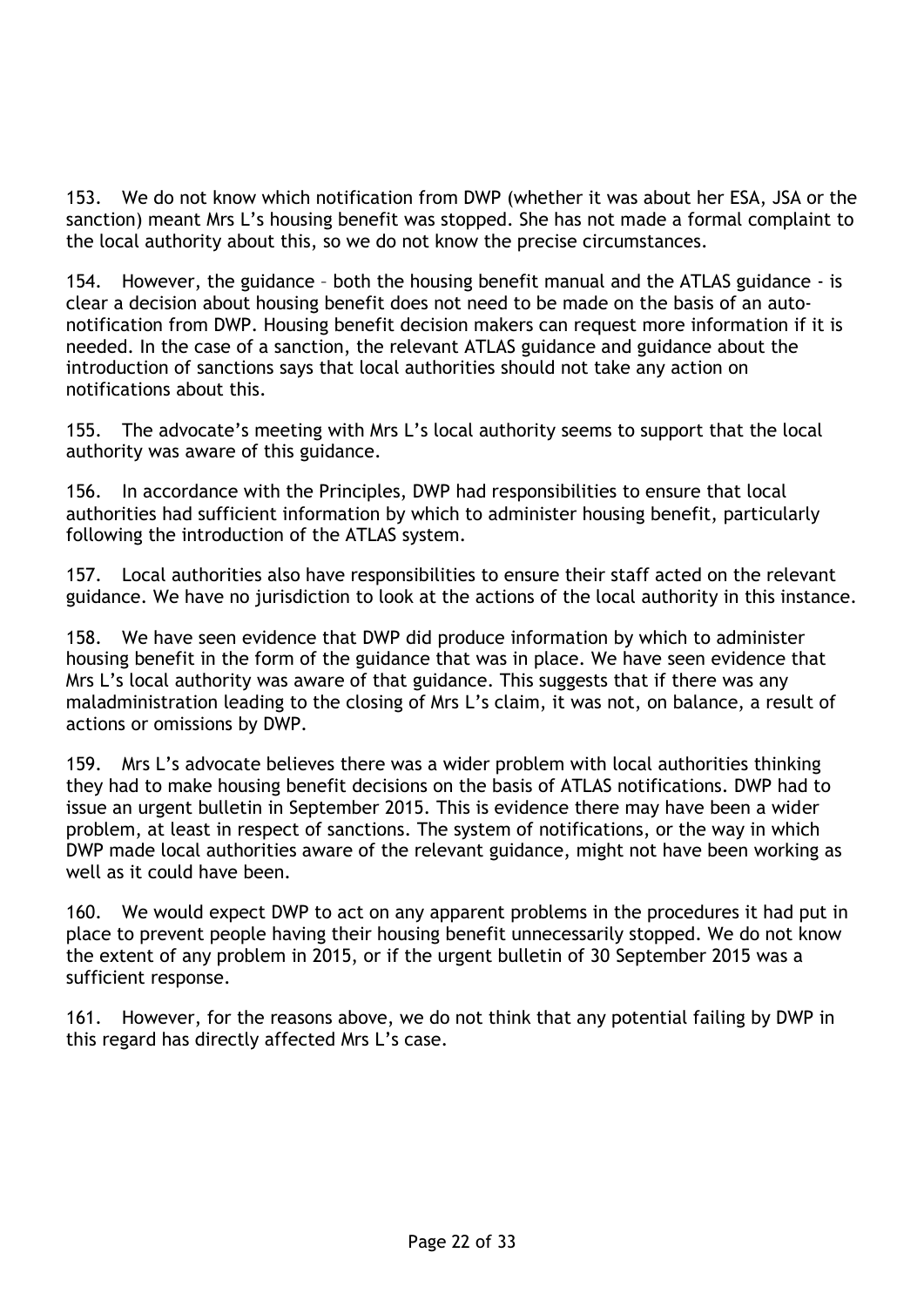## *Our finding*

162. We have not seen evidence that actions or omissions by DWP led to Mrs L's housing benefit being stopped. We do not uphold this part of her complaint.

### DWP's complaint handling

163. Mrs L says DWP refused to deal with her complaint because it said it was about policy. She says DWP also prevented her from escalating it.

## *The evidence we have seen from DWPs complaint file*

164. Mrs L's advocate first made a complaint about the sanction on 11 February 2015 (before the sanction decision had been made). He made a further complaint on 16 March 2015. On the same date, he made a request for urgent revision of the sanction decision. He then complained again on 19 August 2015, 2 March 2016 and 27 June 2016 (after referring his complaint to ICE). DWP responded to these letters on 5 March 2015, 2 September 2015, 23 March 2016 and 28 June 2016. DWP sent a further complaint response in January 2017 after this office asked it to in December 2016.

165. The complaint letters broadly said Mrs L was sanctioned for missing an appointment because of ambiguous communication. They asked DWP to compensate Mrs L for the damage to her health caused by maladministration. They asked DWP to improve its processes for sanction decisions, contact with the local authority, and setting realistic claimant commitments.

166. DWP's replies said the system of sanctions was a matter of government policy. It said when it received a policy complaint it checked it has applied the policy correctly and recorded receipt of the complaint, so complaints can be reported to the policy makers. DWP said it was unable to provide Mrs L's advocate with information on how to proceed with the complaint until the response of January 2017.

## *What the guidance says*

167. DWP complaints procedure includes its customer charter which says it will deal with a request the first time DWP is contacted or as soon as it can. It says it will follow processes correctly, provide the correct decision and say sorry if it makes a mistake.

168. Our Principles of Good Complaint Handling say that complaint staff should be properly equipped and empowered to put things right promptly where something has gone wrong.

169. They also say that public bodies should be open and honest when accounting for their decisions and actions. They should give clear, evidence-based explanations, and reasons for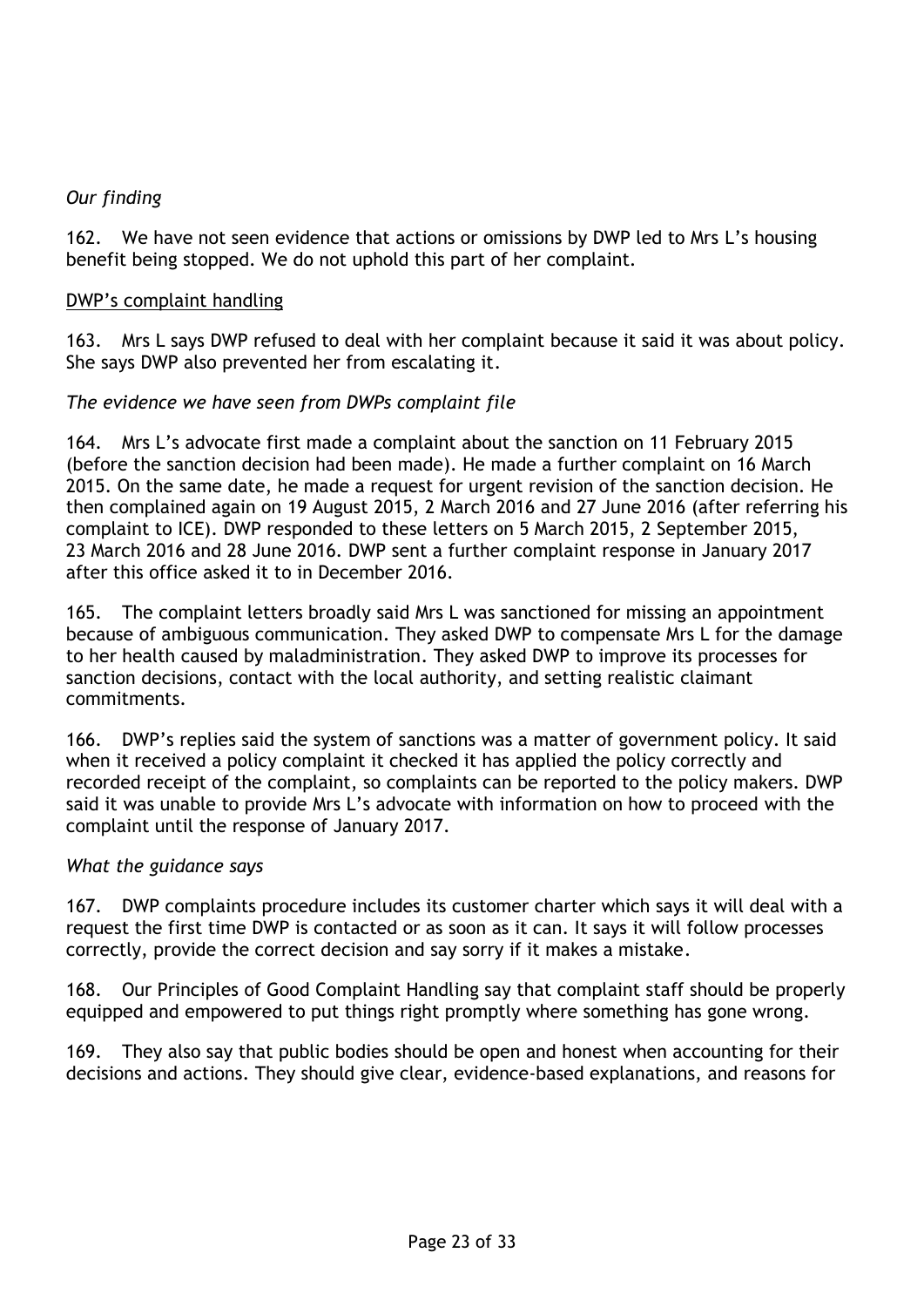their decisions. When things have gone wrong, public bodies should explain fully and say what they will do to put matters right as quickly as possible.

170. Finally, the Principles say public bodies should make it clear to complainants when they have provided their final response to a complaint. At that stage, public bodies should provide clear and accurate information about the next stage of the complaint process so the complainant is clear about what to do next if they remain dissatisfied. If the complaints procedure is not the most appropriate way for a customer to take forward their concern, public bodies should also clearly direct them to the most appropriate way, for example through alternative appeals mechanisms.

## *Our analysis*

171. DWP incorrectly said Mrs L's complaint was about government policy. Her complaint was clearly about the way in which the sanction decision had been made in her case. It was not about the policy of having sanctions.

172. DWP told Mrs L that when a complaint was about policy it would check to see if the policy was applied correctly, but it did not do that. It provided no explanation for its decision that the complaint was about policy. DWP also did not explain how to escalate the complaint.

173. DWP continued to fail to respond substantively to Mrs L's complaint up until January 2017. It failed to do this even though ICE had referred the complaint back to it. It only responded substantively after PHSO said it needed to answer the complaint.

174. Even then, DWP failed to recognise it had failed to make its sanction decisions in accordance with the guidance (as explained in the first section of these findings) or take steps to put that right.

175. DWP's complaint handling failed to meet the expectations set out in the DWP customer charter and the guidance in our Principles.

#### *Our findings about the injustice to Mrs L as a result of DWP's complaint handling failings*

176. Mrs L has said she has experienced ongoing emotional upset as a result of not having matters put right. She told us that after the sanction she would not wish the experience of having to go to a job centre on her worst enemy. She said she was overjoyed when she learnt she did not have to go anymore when she started receiving pension credit (in March 2016). It is clear the sanction decision coloured her whole engagement with DWP. This was an injustice that lasted for more than a year.

177. We also accept that Mrs L's feelings of degradation as a result of the sanction and the financial impact on her, as described in paragraphs 129 to 134, would have remained for her for as long as her complaint went unanswered.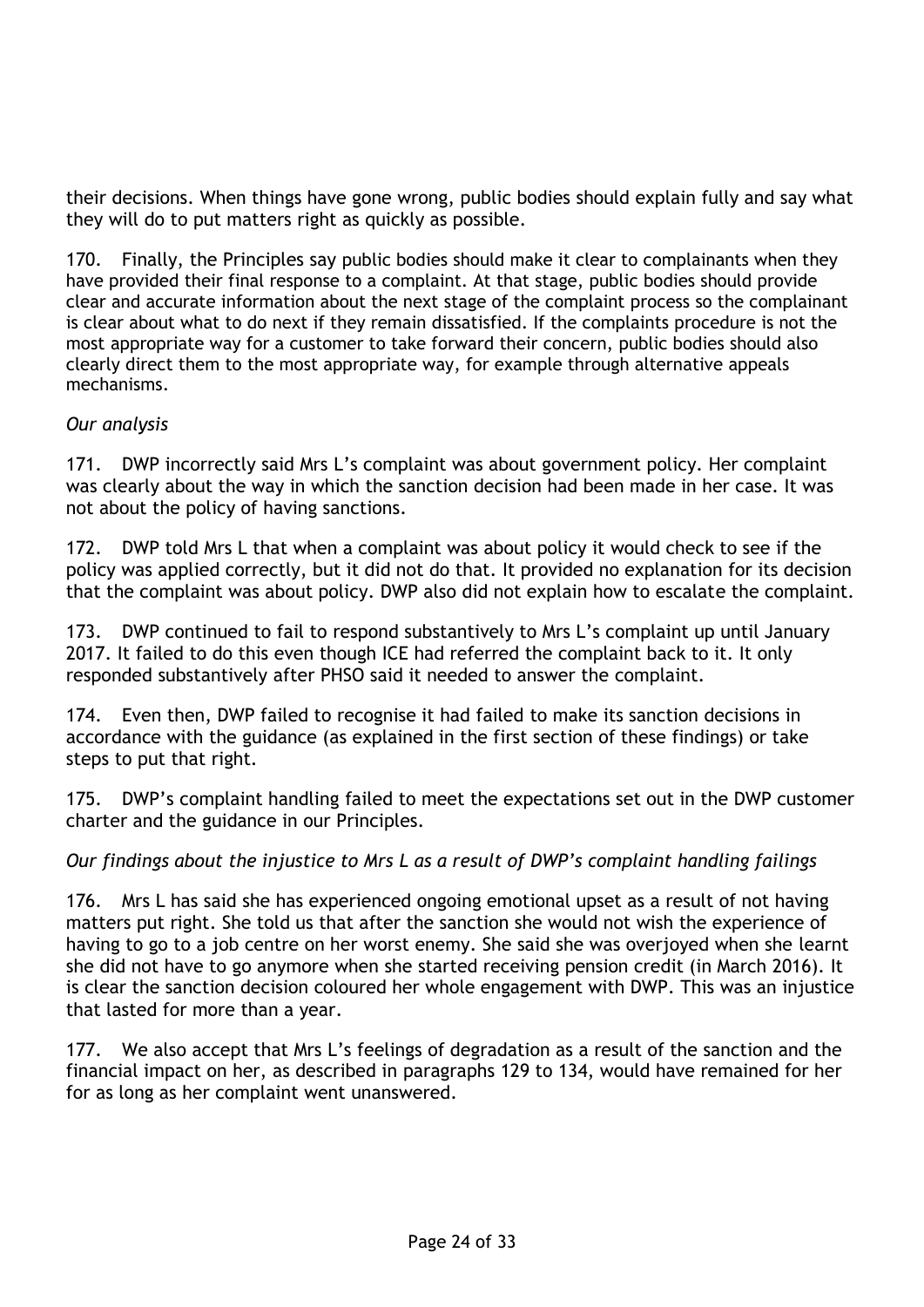178. DWP told us it believes the matter would have been resolved for Mrs L once the tribunal found in her favour. This is clearly not the case. The tribunal can overturn the sanction decision, but it cannot put right the injustices we have described in paragraphs 129 to 134.

179. DWP could have put matters right if it had acted in accordance with the relevant guidance when looking into Mrs L's complaint. It did not do this. This has meant Mrs L has had to live with these injustices for a further three years.

180. ICE recommended DWP apologise for the poor complaint handling and pay £75. This payment was for DWP failing to call or write to Mrs L after she missed her appointment and for the complaint handling. We will consider whether this payment is enough to recognise the impact on Mrs L caused by the poor complaint handling, after we have looked at the complaint issues Mrs L raised about ICE (paragraphs 208 and 224).

## *Our finding*

181. Mrs L's complaint was not answered in accordance with the guidance and this led to an injustice to her for an extended period of time. We uphold this aspect of the complaint.

#### ICE's complaint handling

182. Mrs L has made a number of complaints about ICE's handling of her complaint. We will look at these in turn below.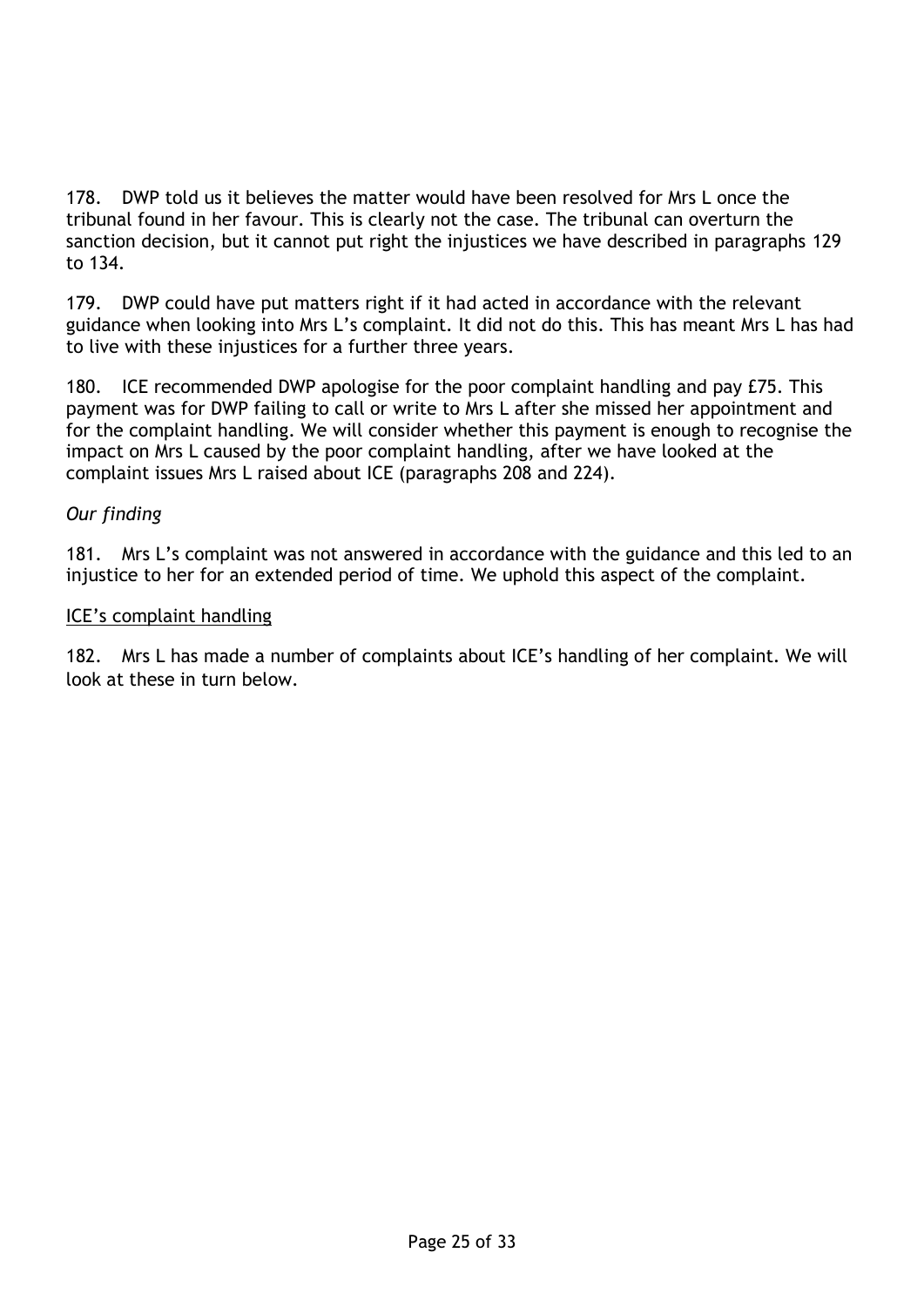# Decision to investigate and timescale for allocation

# *The evidence we have seen from ICE's files*

183. On 24 February 2016, Mrs L's advocate wrote to ICE to ask it to consider the complaint. ICE replied on 19 March saying it would not accept the complaint until the DWP complaints process had been exhausted.

184. ICE received the re-submitted complaint on 26 April 2017 (after the DWP complaints process was completed). ICE decided on 10 May that it could not consider the complaint as it related to policy and not maladministration.

185. Mrs L's advocate asked ICE to review this decision. ICE agreed that while some issues did relate to policy, there were other issues it could investigate. ICE wrote to Mrs L's advocate on 27 June 2017 explaining what parts of the complaint it could look at and Mrs L's advocate replied on 3 July saying this was acceptable.

186. On 18 July 2017, ICE accepted the complaint for investigation. ICE explained to Mrs L's advocate that it was taking approximately 13 months to investigate complaints. A large part of that delay was the time it was taking to allocate cases to an investigation manager.

187. Mrs L's new advocate contacted ICE in July 2018. ICE responded on 8 August 2018 to say that cases from April 2017 (Mrs L's was submitted in June 2017) were being allocated to an investigation manager. Mrs L's advocate also phoned ICE and got an update on 7 September 2018.

188. On 24 October 2018, having heard nothing further, Mrs L's advocate complained about the delay. ICE responded on 7 November. It explained the volume of incoming complaints had increased by 250% in the previous 18 months. It also explained it was not its normal practice to contact complainants while the complaint was waiting to be allocated if there was no new information to give. It said complainants could make contact at any time during the process.

189. Mrs L's complaint was allocated to an investigation manager on 10 December 2018.

#### *What the guidance says*

190. ICE's complaint handling policy says it can only consider a complaint if the complainant has already complained to the agency or business, waited until they have finished their complaints procedure, and received a final response.

191. Our Principles of Good Complaint Handling say public bodies should tell complainants how long they can expect to wait, keep them regularly informed of progress, and the reasons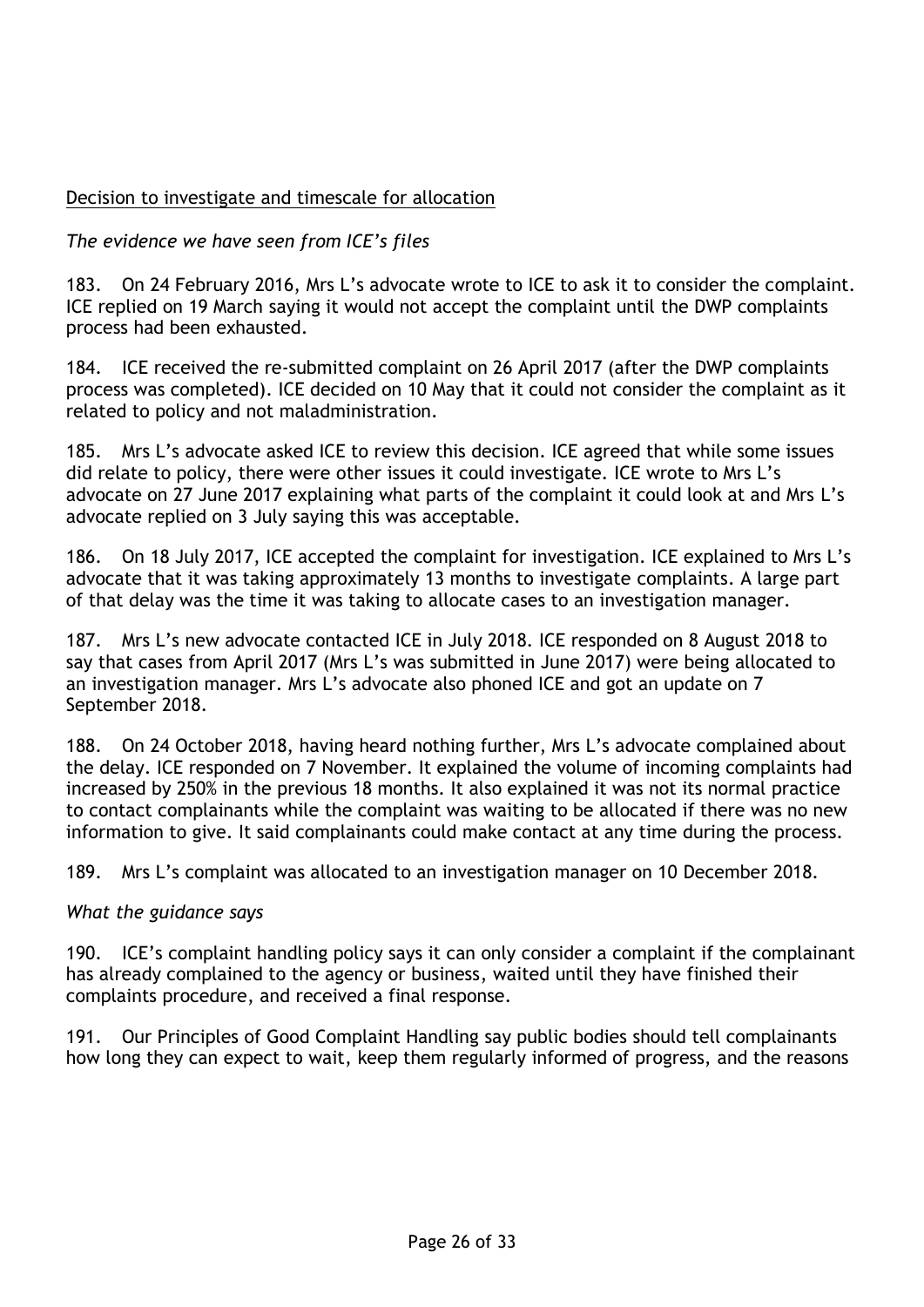for any delays. Our Principles of Good Administration say public bodies should tell people if they are going to take longer than the person could reasonably expect them to take.

192. ICE has a published service standard to 'complete our action in those cases that require a report from the Independent Case Examiner, within 20 weeks of the complaint being allocated to an investigation case manager'.

### *Our analysis*

193. When Mrs L's advocate complained to ICE, DWP had not investigated the complaint or given a final response. ICE therefore asked DWP to respond. This was in line with its policy. While DWP did not subsequently give a response until PHSO became involved, ICE could not have foreseen that.

194. ICE told us it should have accepted the complaint for investigation two months earlier than it did after Mrs L's advocate re-submitted it in April 2017. ICE acknowledged it should not have said the complaints were all related to policy. ICE has identified itself that this was a shortcoming.

195. ICE did not finish its investigation until April 2019. ICE's 20 week standard begins from when a case is allocated to an investigation manager. In this case, ICE has told us the case was allocated on 10 December 2018 and the report was issued on 17 April 2019. This was within the 20 week target.

196. The delay in this case was in allocating the complaint to an investigation manager. At the time Mrs L's advocate made the complaint, ICE told him it was taking 13 months to allocate complaints. That is, Mrs L's advocate had a reasonable expectation it would be allocated in August 2018.

197. It actually took more than 17 months to allocate. The advocate only became aware of the delay and the reasons for it after he contacted ICE in July, September and October 2018. He only found out that it would take longer to allocate Mrs L's case at the time he was expecting it to be allocated.

198. For reasons beyond its control, the volume of complaints ICE received at this time had a significant impact on its service. ICE aimed to deal with complaints fairly by allocating them in date order. ICE told Mrs L's advocate what the likely timescale would be when it accepted the complaint for investigation. This is all in accordance with the Ombudsman's Principles.

199. However, when it took even longer to allocate cases than ICE had predicted, ICE made no effort to proactively update Mrs L or her advocate. This was not in accordance with the Principles. ICE has told us that since the time of Mrs L's complaint it has updated the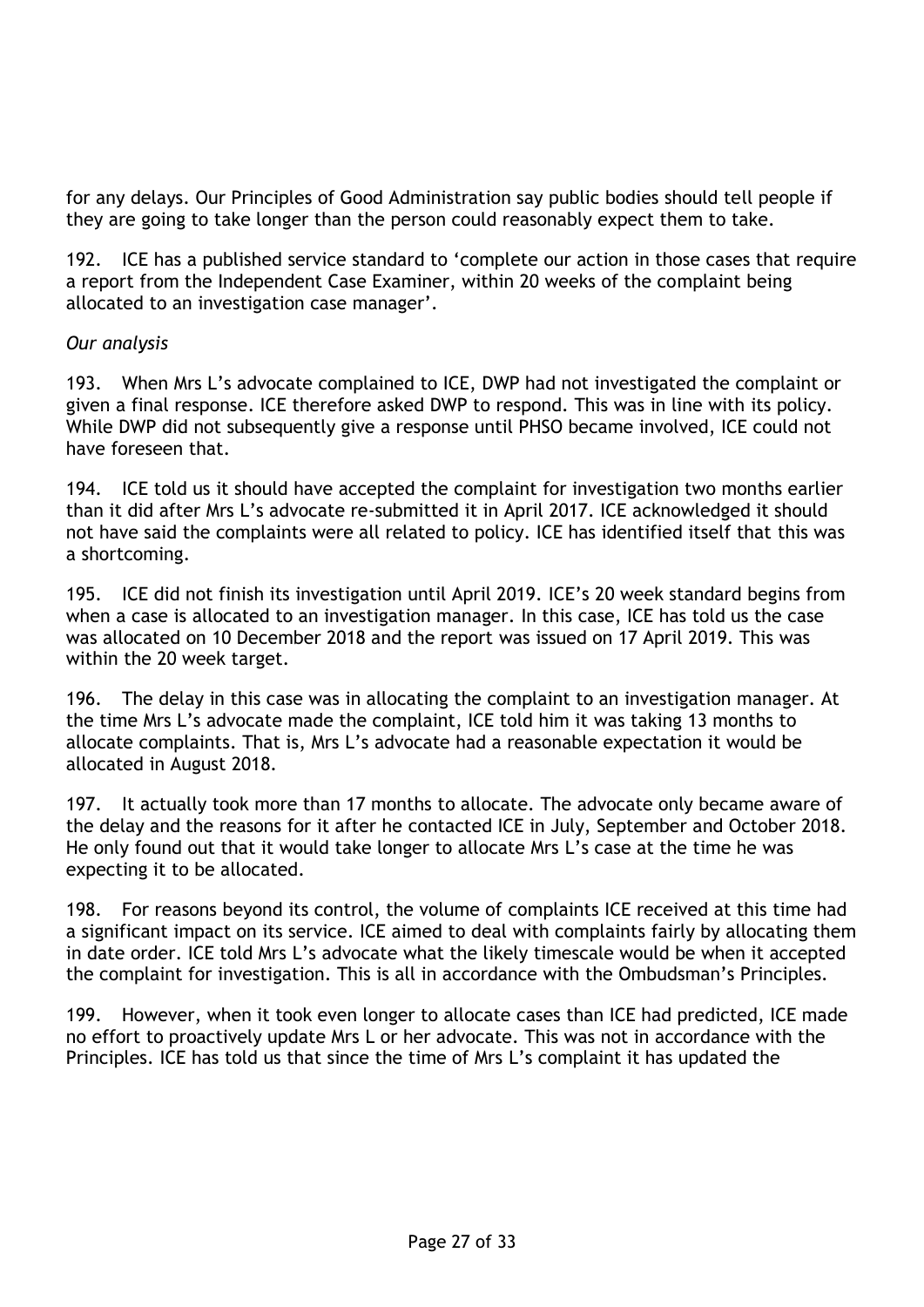information it provides to better explain its predicted timescales and how customers can get more information.

## *Our finding*

200. There were some shortcomings in the way in which ICE dealt with Mrs L's complaint. On balance, we do not consider those to have been so significant as to amount to maladministration. We do not uphold this part of Mrs L's complaint.

#### ICE's consideration of DWP's complaint handling

#### *Mrs L's evidence about ICE's consideration*

201. Mrs L says ICE would not consider the hurdles DWP put in place to prevent the complaints process from progressing at the early stages. She says ICE did not consider that she had had to pursue the matter for five years.

#### *Evidence from ICE's report*

202. ICE's report says DWP should have started the complaints process sooner and that 'DWP blocked access to the higher tiers of the complaint process, which prevented Mrs L from escalating her complaint'. The ICE report upheld this part of the complaint and recommended DWP paid £75 in total for the poor complaint handling.

#### *What the guidance says*

203. The Ombudsman's Principles say that when making decisions public bodies should take all relevant considerations into account.

#### *Our analysis*

204. ICE did consider the problems Mrs L faced in getting DWP to investigate her complaint and the time it took to complete the complaints process. This is specifically set out in its report. The fact ICE upheld this aspect of her complaint suggests that ICE did understand the 'hurdles' DWP had 'put in place'.

205. The ICE report also details how the events spanned from 2014 to 2017 (the period up to when the complaint was referred to it). This is sufficient evidence that ICE took account of the fact Mrs L had been pursuing the complaint for a significant length of time.

*Our finding*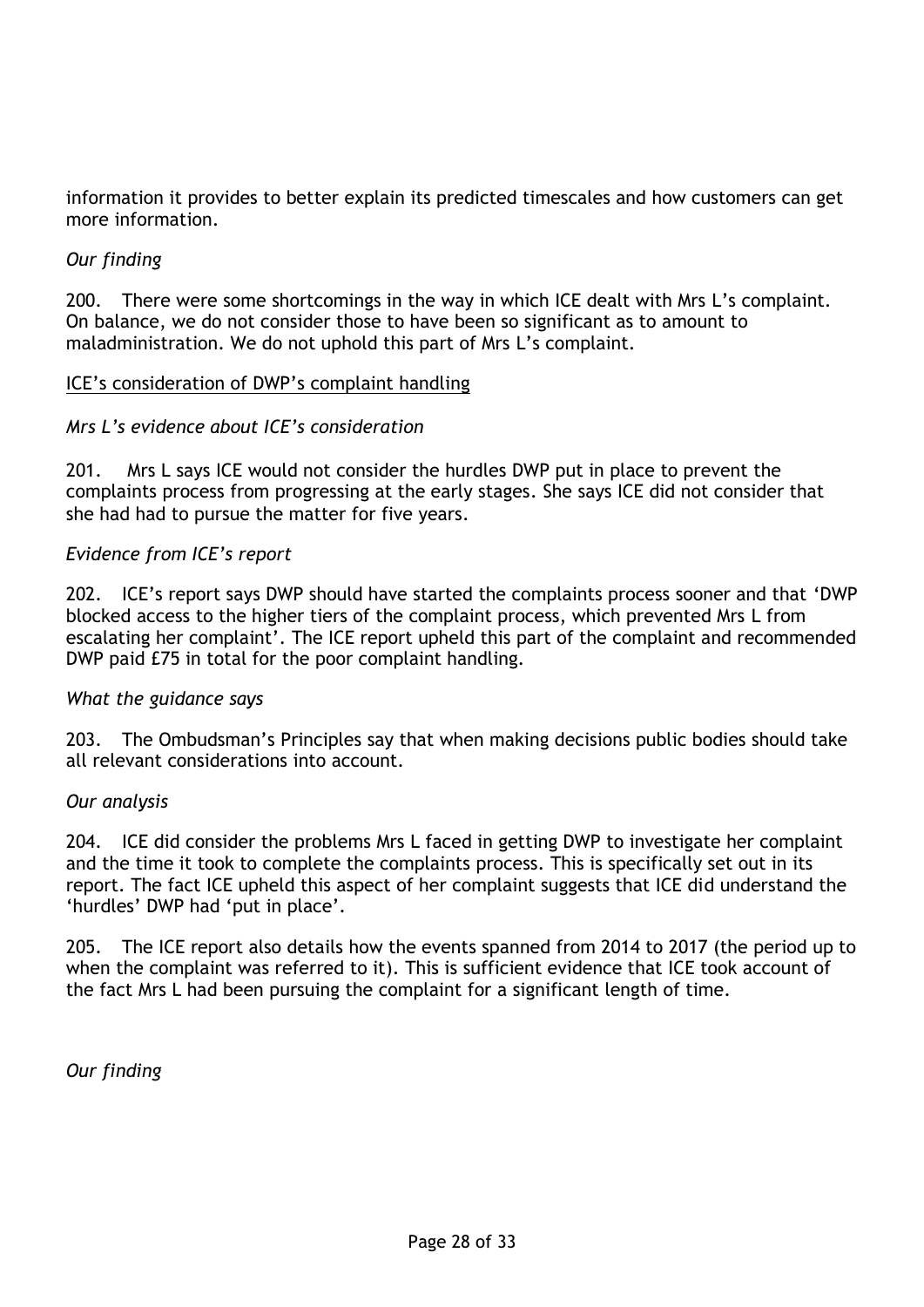206. We have not found failings in these areas of ICE's handling. We do not uphold this part of the complaint.

### ICE's consideration of the severity of Mrs L's injustice and its financial recommendation

#### *Mrs L's evidence about ICE's consideration of her injustice*

207. Mrs L says the events she complained about caused her significant distress and she had a mental health breakdown. She says ICE did not consider the severity of what she had gone through.

*ICE's evidence about how it considered Mrs L's injustice*

208. ICE fully upheld Mrs L's complaint that DWP should have investigated sooner and that DWP prevented her from escalating her complaint.

209. ICE only upheld Mrs L's complaint about the sanction decision to the limited extent that DWP should have tried to contact her within five days of her missing the appointment on 28 January 2015.

210. ICE says it considered the impact of these failings when it recommended DWP pay Mrs L £75. ICE told us her advocate had not raised any new information about Mrs L's health or provided any evidence of a mental health breakdown.

211. ICE provided us with a copy of a document ('the pro-forma') which explains its rationale for the recommendation. This shows Mrs L's advocate told ICE that the DWP maladministration impacted on Mrs L's health. It shows the advocate told ICE the JSA sanction and stopping of Mrs L's housing benefit put her in financial hardship. The advocate asked ICE for compensation for Mrs L and an assurance that DWP would, from then on, consider a claimant's circumstances before imposing a sanction.

212. We have also seen the notes of telephone calls ICE had with Mrs L's advocate. There is no evidence in those calls of ICE specifically exploring the injustice Mrs L might have experienced as a result of DWP's complaint handling and the specific failings ICE found.

#### *What the guidance says*

213. Our Principles of Good Complaint Handling say an organisation should consider the nature of the complaint, the impact on the complainant, how long it took to resolve the complaint and the trouble the complainant was put to in pursuing it.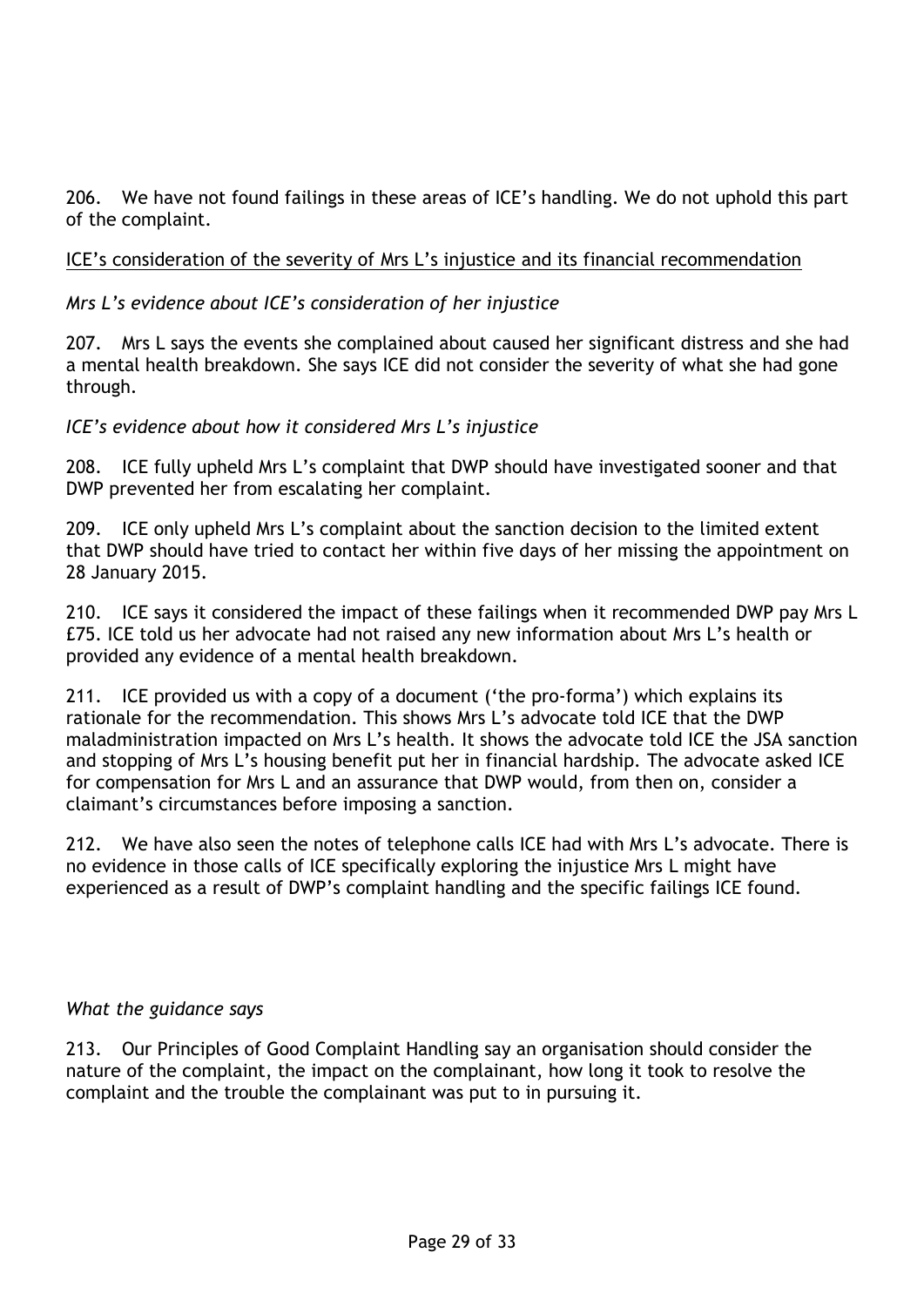214. Our Principles for Remedy say that financial compensation may be appropriate for any inconvenience or distress that has resulted from poor complaint handling.

215. Our Principles of Good Administration say that when reaching decisions, public bodies should take account of all relevant information and weigh the evidence appropriately.

# *Our analysis*

216. ICE's pro-forma shows it considered recommending compensation for the two elements of complaint it upheld. The pro-forma sets out the claimed injustice Mrs L said arose from all of her complaints. It does not provide any explanation (in line with our Principles) about how the failings it identified specifically affected Mrs L.

217. In addition, ICE did not uphold a number of Mrs L's complaints. This meant ICE did not identify the full extent of the failings by DWP that we have identified in this report. It therefore also did not make recommendations to put right all the injustice caused to Mrs L.

218. The complaints ICE considered were:

The Department for Work and Pensions:

- A. provided Mrs L with appointment cards which were ambiguous and unclear in the information they contained;
- B. did not provide Mrs L with the opportunity to explain why she missed an appointment before moving forward with a sanction;
- C. failed to recognise that Mrs L was a vulnerable customer before imposing a sanction;
- D. contacted Salford Council in error and as a result, Mrs L's housing benefit was stopped; and
- E. blocked access to the higher tiers of the complaints process, which prevented Mrs L from escalating her complaint.

219. ICE only upheld complaint E and complaint B to the limited extend that DWP did not contact Mrs L when she failed to attend.

220. As we have set out in this report, we consider that Mrs L has justified complaints in respect of A, B and C. We think, like DWP, ICE failed to identify there were more significant failings by DWP. We have not seen that ICE took account of all the relevant considerations set out in this report, or weighed that evidence appropriately. In particular, we think that evidence included aspects of Mrs L's vulnerabilities, her opportunities to explain, and the appointment card.

*Our finding about the injustice caused to Mrs L as a result of ICE's failing*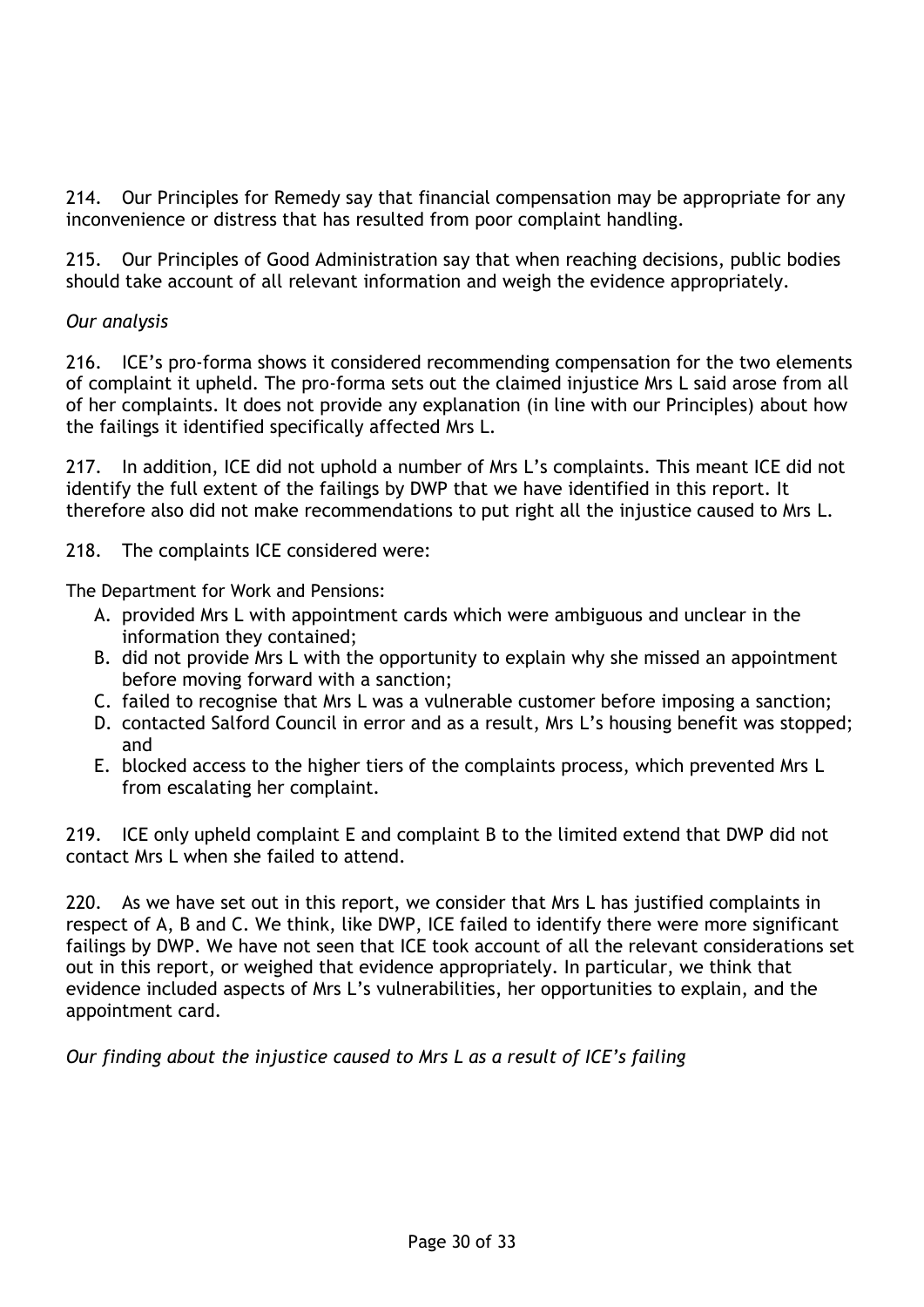221. ICE's pro-forma does not provide reasons for its decisions about the compensation it offered Mrs L. This did not cause any specific injustice to Mrs L. We recognise that the compensation ICE offered was in line with DWP guidance if we only look at the two discrete areas of complaint that were upheld.

222. However, ICE's failure to address the full injustice to Mrs L means that the injustices we have described in paragraphs 129 and 134 and 176 to 180 have gone without remedy for an extended period of time. This has compounded the injustice set out in those sections.

### *Our finding*

223. Failings by ICE in determining the extent of the injustice to Mrs L led her to have to wait even longer for resolution. We uphold this aspect of her complaint.

#### ICE's decision not to recommend DWP makes service improvements

224. Mrs L says ICE found failings but did not recommend DWP makes service improvements.

225. The ICE report shows it identified that DWP did not follow existing procedures in two discrete areas of the complaint.

#### *What the guidance says*

226. Our Principles of Good Complaint Handling say that to seek continuous improvement, organisations should use feedback and lessons learned from complaints to improve service design and delivery.

227. Our Principles of Good Administration say that public bodies should take all relevant considerations into account when reaching decisions and weight them appropriately.

#### *Our analysis*

228. In this case, as ICE did not identify any systemic failings by DWP, there was no need to make improvements to the design of that service. ICE could have made recommendations to ensure the guidance was adhered to in future. However, ICE reasonably formed the view that these were discrete failures to act in accordance with the guidance. This is because there is no evidence from this individual case to show that there was a wider systemic problem.

#### *Our finding*

229. We do not uphold this aspect of Mrs L's complaint.

#### **Recommendations**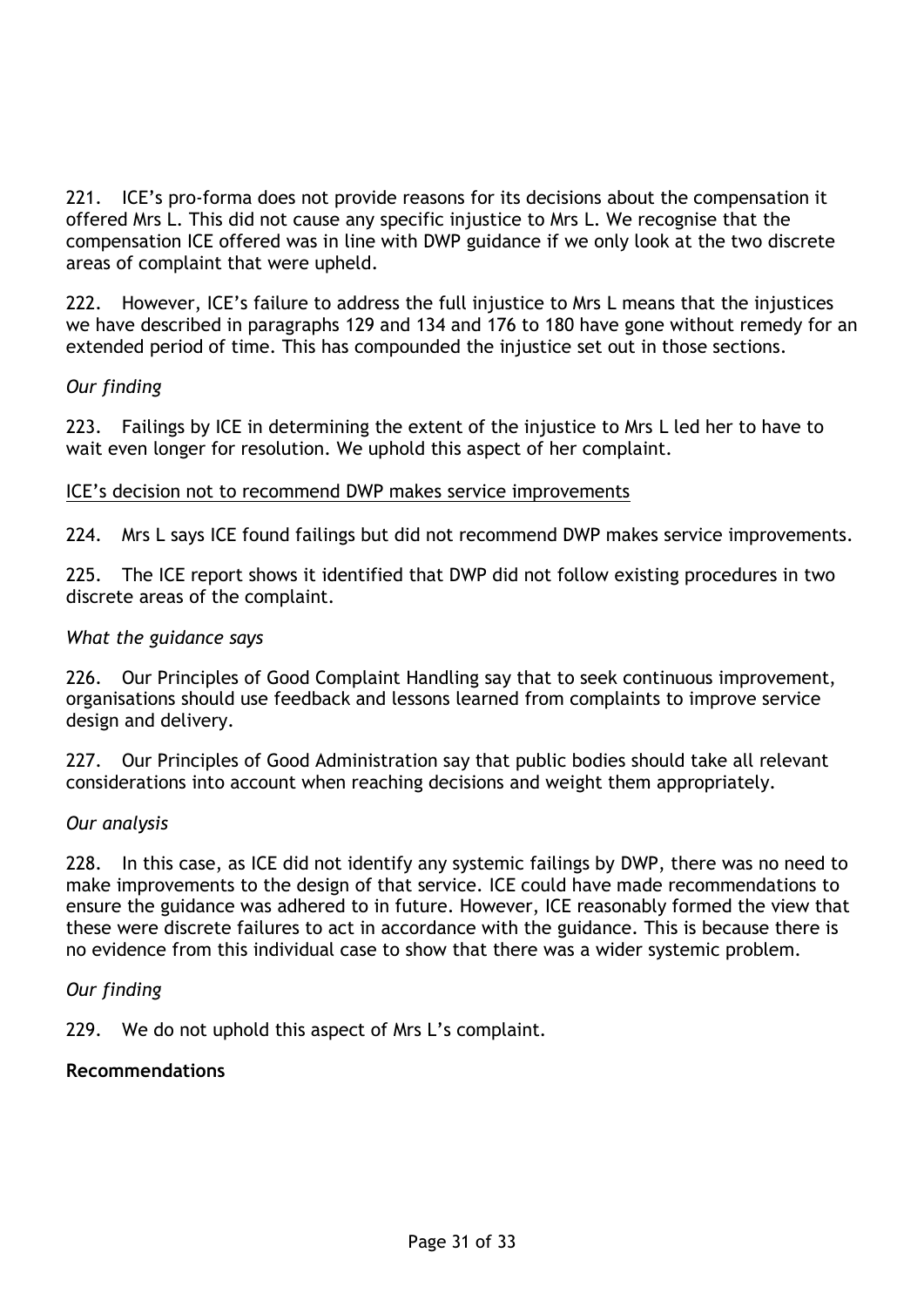230. In considering our recommendations, we have referred to our Principles for Remedy. These state that where poor service or maladministration has led to injustice or hardship, the organisation responsible should take steps to put things right.

231. Our Principles state that public organisations should 'put things right' and, if possible, return the person affected to the position they would have been in if the poor service had not occurred. If that is not possible, they should compensate them appropriately.

232. To determine a level of financial remedy, we review similar cases where there has been a similar injustice, along with our severity of injustice scale.

233. We have described the injustice Mrs L was caused as a result of DWP's failings in paragraphs 129 and 134, 176 to 180 and paragraph 222. As described, Mrs L has experienced significant injustices to her financial security for the period of the sanction. She has experienced impacts on her health until at least late 2015. She found the experience 'degrading'. In addition to that, she has found no remedy through the complaints process for over five years.

234. We consider Mrs L's injustices meet with level four on our severity of injustice scale.

235. Mrs L is also keen to see service improvements within DWP. As we have seen in this report, the failings we have found relate to a failure to apply the guidance that is in place. There have also been failures in complaint handling by DWP and ICE, particularly to consider all the evidence available and balance that appropriately.

236. We therefore recommend, within three months of the date of this final report:

- DWP should consider its guidance around the definition of 'good reason' being 'facts which would make a reasonable person act as the claimant did' and consider whether it is consistent with other guidance and legislation.
- DWP should consider the findings of this report in any ongoing work in respect of sanctions.
- DWP should write to us and to Mrs L to explain the outcome of the above actions and any improvements it has made since the time of these events (2015) as to how it approaches sanctions.
- ICE should share the content of this report with its staff for information and learning. It should write to us and to Mrs L with the outcome of that exercise.